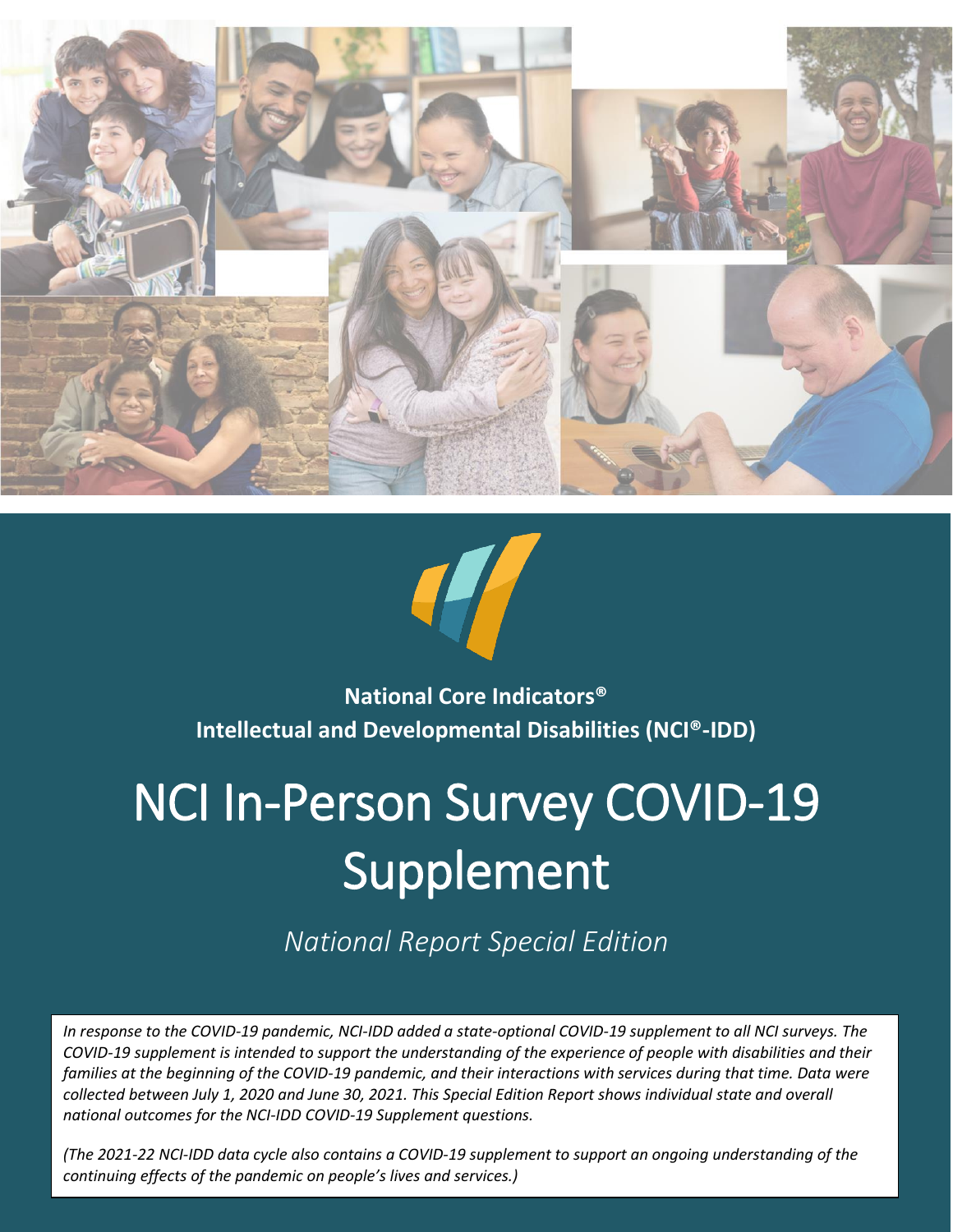## **Contents**

| Table 1. Has this person ever been diagnosed or presumed diagnosed with COVID-19? 8                                                                                                                    |
|--------------------------------------------------------------------------------------------------------------------------------------------------------------------------------------------------------|
| Table 2. Has this person ever required in-patient hospitalization due to COVID-19? 9                                                                                                                   |
| Table 3. If this person required in-patient hospitalization due to COVID-19, did this person require                                                                                                   |
| Table 4. If this person required in-patient hospitalization due to COVID-19, was this person sent to                                                                                                   |
| Table 5. If this person required in-patient hospitalization due to COVID-19, where did this person go                                                                                                  |
|                                                                                                                                                                                                        |
|                                                                                                                                                                                                        |
|                                                                                                                                                                                                        |
| Table 7B. During COVID time, did any of these changes occur? (Continued)  13                                                                                                                           |
| Table 8. During COVID time, if there were changes in your daily schedule (like if you stopped getting<br>some services or had to stay home more), did you get to choose your new daily schedule? 14    |
| Table 9. Think of how your life and daily routine changed since the beginning of COVID time. Have                                                                                                      |
|                                                                                                                                                                                                        |
| Table 10. Is there a computer, tablet (iPad or similar), or smartphone that you can use in your                                                                                                        |
|                                                                                                                                                                                                        |
| Table 12. Have you ever talked to your case manager/service coordinator using videoconference or<br>.18                                                                                                |
| Table 13. Think about talking to your case manager/service coordinator with videoconference or                                                                                                         |
| Table 14. Have you ever talked to any health professionals using videoconference/telehealth like<br>Skype, Zoom or FaceTime? A "health professional" could be a doctor, nurse, therapist or specialist |
| Table 15. Think about talking to health professionals with videoconference or telehealth. Did you                                                                                                      |
| Table 16. Since the start of COVID time, did you do any of the following services using                                                                                                                |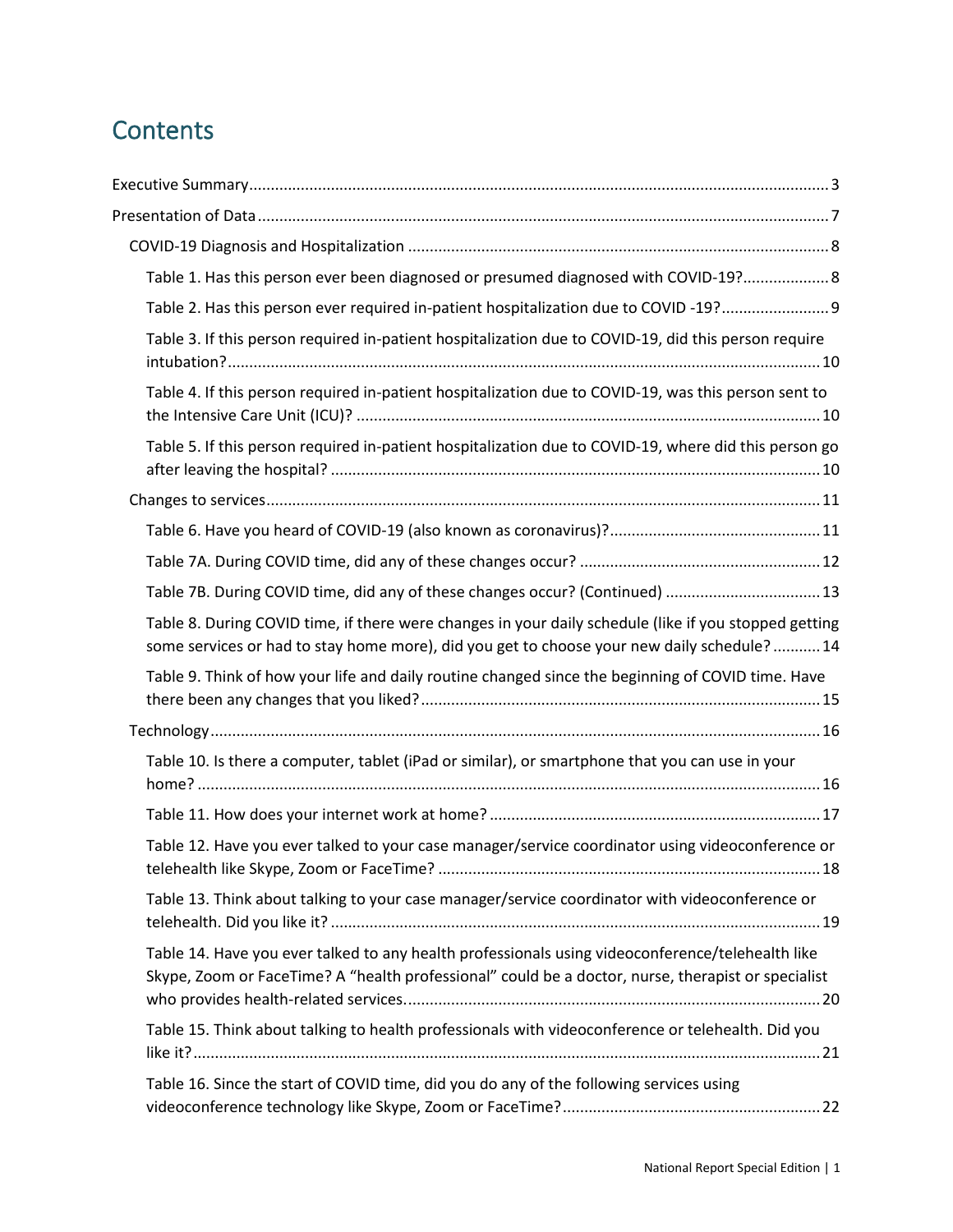| Table 17. If you did any services over videoconference or telehealth, did you like doing services |  |
|---------------------------------------------------------------------------------------------------|--|
|                                                                                                   |  |
| Table 18. Since COVID time started, have you talked to your case manager/service coordinator      |  |
| Table 19. Since COVID time started, have there been times when you didn't have the help you       |  |
|                                                                                                   |  |
| Table 20. Do you need more help or reminders to wash your hands regularly during the day? 26      |  |
| Table 21. Do you need more help or reminders to wear a mask when you go outside or to places      |  |
| Table 22. Is there always a clean mask for you to use when you want or need one?  28              |  |
| Table 23. Do you need more help or reminders to stay far enough away from people when you're      |  |
| Table 24. Since COVID time started, have your staff used personal protective equipment (PPE)?30   |  |
|                                                                                                   |  |
| Table 25. Did the level of needed behavior support change when the person's routine changed as a  |  |
| Table 26. Since COVID time started, have you been more worried, scared, anxious, or sad than      |  |
|                                                                                                   |  |
| Table 28. Since COVID time started, have you talked to your friends and family as much as you     |  |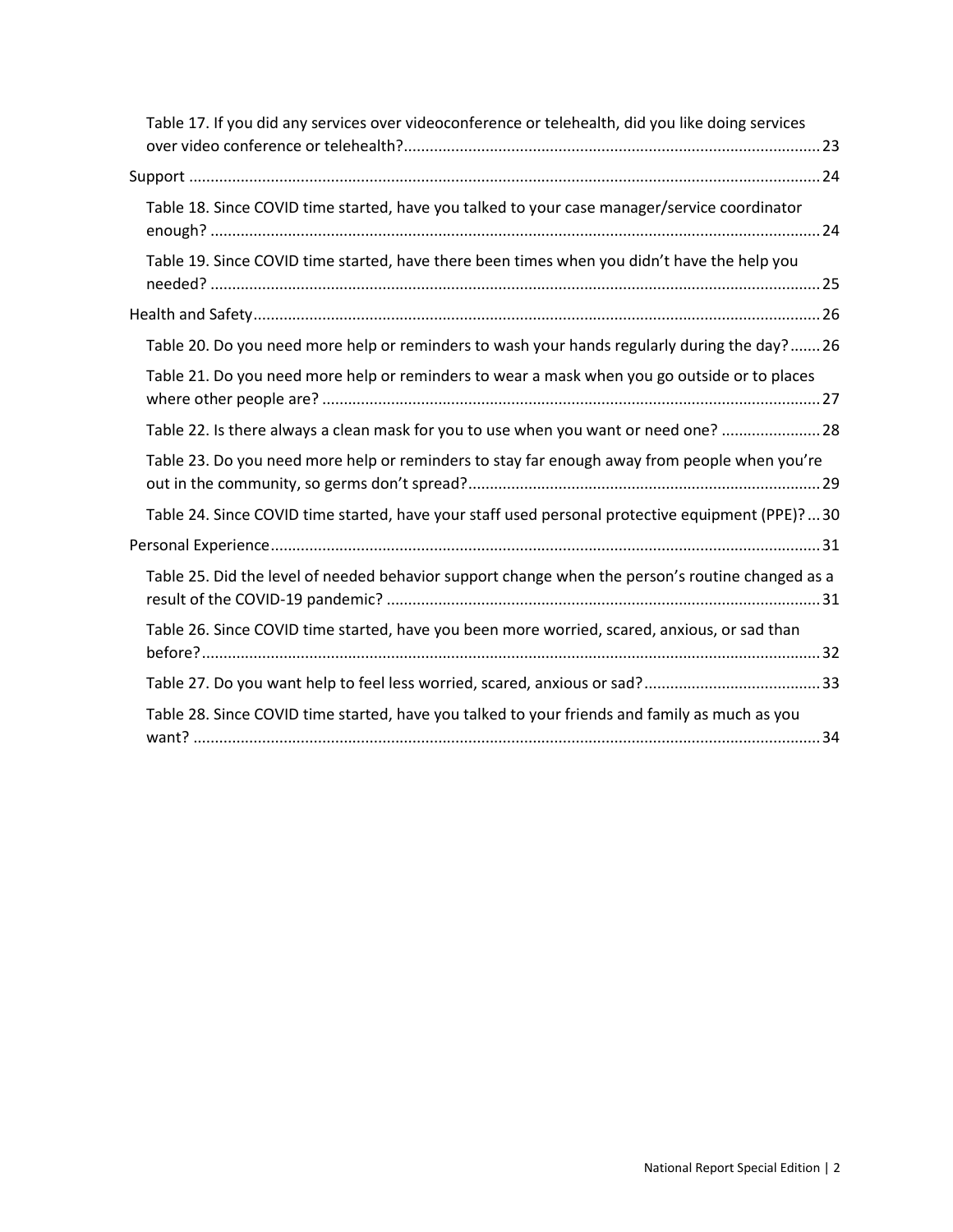## <span id="page-3-0"></span>Executive Summary

Given the disruptions that have occurred on a global level due to the COVID-19 pandemic, policymakers and other stakeholders need data to understand the consequences of these disruptions in the lives of people with intellectual and developmental disabilities (IDD). To capture these experiences, the NCI-IDD team developed a supplemental module to the In-Person Survey (IPS) that was administered from July 2020 through the end of June 2021. Supplemental questions elicited information on the extent of COVID diagnosis (or presumed diagnosis) and hospitalizations, changes to services and supports, the role of technology, adequacy of supports, health and safety, and the personal fallout from enforced isolation and anxiety.

#### *Diagnoses (or Presumed Diagnoses) and Hospitalizations*

According to administrative records of survey respondents, 10% of respondents had ever been diagnosed with COVID (or presumed to have had COVID). Of those who developed COVID symptoms, 18% required in-patient hospitalization. The data on diagnosis and hospitalizations came from existing records, and was not asked directly of the person receiving services.

#### *Changes to Services*

Given the lockdowns and isolation that occurred during the first several months of the COVID-19 pandemic, it is not surprising that 38% of respondents reported that they stopped going to their inperson day programs or other unpaid day or community activity; a further 17% reported having fewer hours of day programming; and another 12% reported having stopped work at their paid community job during the COVID-19 pandemic. Almost one quarter of respondents (22%) noted that they liked the fact that they got to talk more with family and friends during the COVID-19 pandemic, and one third (33%) noted that they liked the changes to their daily routine that allowed them to stay home more during the pandemic. Among respondents, almost three quarters (77%) noted that they either chose or had input in choosing the changes to their daily schedule that occurred due to COVID-19 pandemic.

#### *Technology*

Technology played a big role in keeping people with IDD in touch with case managers, healthcare workers, remote day programs and

#### WHAT IS THE NCI-IDD IN-PERSON SURVEY?

The NCI In-Person Survey (IPS) is completed with adults with IDD age 18 and older receiving at least one paid service (in addition to case management) from the state Developmental Disability (DD) service system.

The IPS is conducted via direct conversation with the person receiving services – either face-to-face or via videoconference.

The survey instrument includes a "Background Information Section" that gathers data about the person from agency records.

The IPS includes questions that can only be answered by the person receiving services from the state, as well as subjective questions that can be answered by the person or, if needed, a proxy respondent who knows the person well.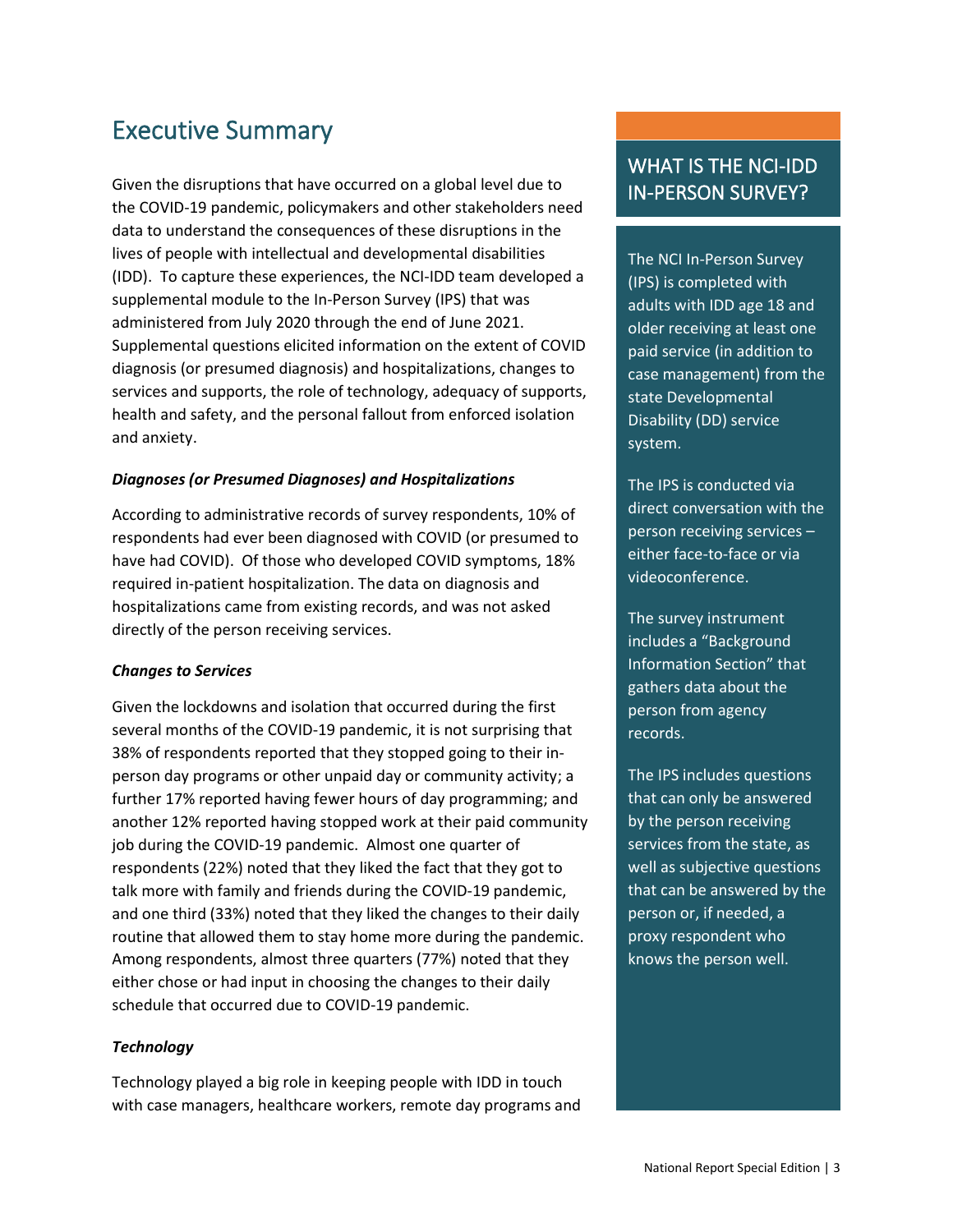family and friends. Over one quarter (28%) of respondents noted that they liked using technology more during the COVID-19 pandemic. Of respondents, 88% had access to a computer, tablet, or smartphone that they could use in their home, and 83% reported that their home internet always worked and the connection was always good. More than half of respondents (57%) reported using a videoconference tool (like Skype, Zoom or FaceTime) at least once to talk with their case manager/service coordinator and 68% reported that they liked talking to their case manager/service coordinator using videoconference. Almost one fifth (18%) of respondents reported having participated via videoconference technology in social groups organized by their day program; 16% reported participating in exercise or physical activity via videoconference; and 12% reported participating in life skills (cooking or other self-care) activities via videoconference. Slightly more than three quarters (78%) of respondents said they like receiving services through videoconference or felt in-between about it.

#### *Support*

There were concerns that the COVID disruptions would result in a reduction in available support for people with IDD. While some disruptions were inevitable, slightly less than 20% of respondents said that they often or sometimes didn't have the help they needed during the COVID-19 pandemic. Eleven percent of respondents said they did not talk to their case manager/service coordinator enough during the COVID-19 pandemic.

#### *Health and Safety*

To stay safe, 47% of respondents said that they needed more help or reminders to wash their hands regularly during the day. Forty-five percent said that they needed more help or reminders to wear a mask when they went outside or to places where other people were, and 48% need more help or reminders to stay far enough away from people so germs don't spread (social distance). Almost all (99%) respondents said that there was always or sometimes a mask available when they need one, and 85% noted that all of their staff always used personal protective equipment (PPE).

#### *Personal Experiences*

For some respondents, the COVID-19 pandemic was an anxious time: More than one third of respondents (37%) felt more worried, scared, or sad during the COVID-19 pandemic when compared to before the COVID-19 pandemic, though only about a fourth (23%) of respondents said that they wanted help or wanted more help to feel less worried, scared, or anxious. Social connections and community participation were also affected by the COVID-19 pandemic: Sixty-six percent (66%) of respondents said they talked to family and friends as much as they wanted to, while 19% said they talked to some friends and family as much as they wanted, but talked with others less than they wanted.

#### *Conclusion*

These data provide a snapshot of the COVID-19 pandemic experiences of people with IDD receiving services and supports. These data can help state DD systems to reflect on their emergency response processes—and to examine whether system processes adequately address the needs and goals of those receiving services during emergencies and to identify where improvements can be made.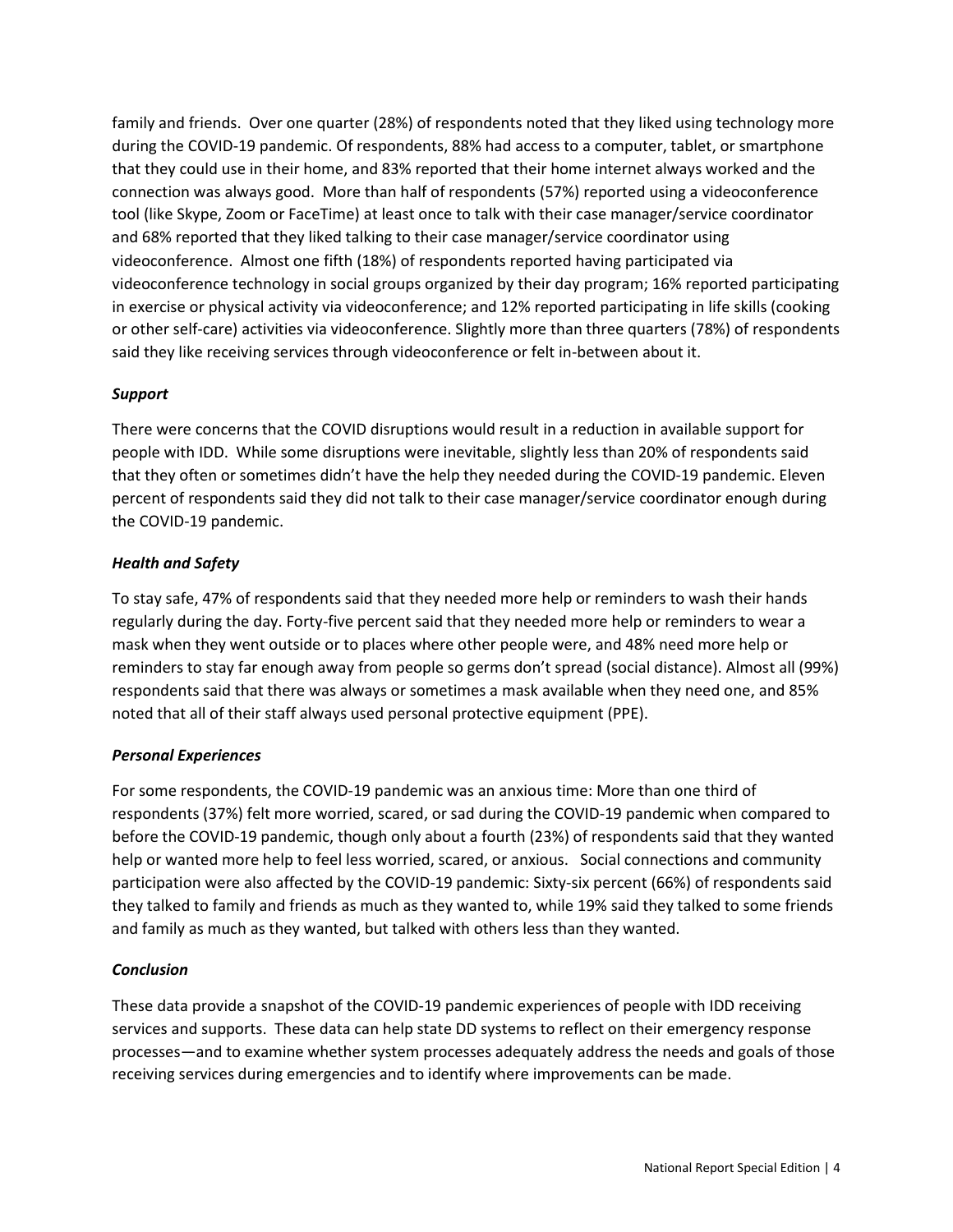#### The most common changes to routine or daily schedule during the COVID-19 pandemic **In-Person Survey (IPS) COVID** 82% 59% 17% 38% went fewer went into saw family stopped **Supplement** the. or friends hours to going to incommunity (who don't day person day less often live with program, program, or stopped workshop person) less workshop or **IPS COVID** going often or or other other unpaid unpaid day stopped day or **Supplement** seeing in community or community participating person activity activity states were: AL, Respondents reported liking the following changes to their AR, CA, CO, FL, lives and daily routines that they experienced during the **COVID-19 pandemic** GA, HI, IL, IN, KS, KY, MI, MO, NC, **28%** using NE, NH, NJ, NV, 33% staying technology home more OH, OR, PA, SD, more TN, VA, WI 16% started a 22% talking new activity **NCI Averages:** with friends that they liked ·Include all and family or did participating activities they more states enjoy often •Data are weighted If there were changes in daily schedule, who chose person's new daily schedule? 44% person chose \*proxy respondents were allowed for 33% person had help choosing

23% someone else chose

some questions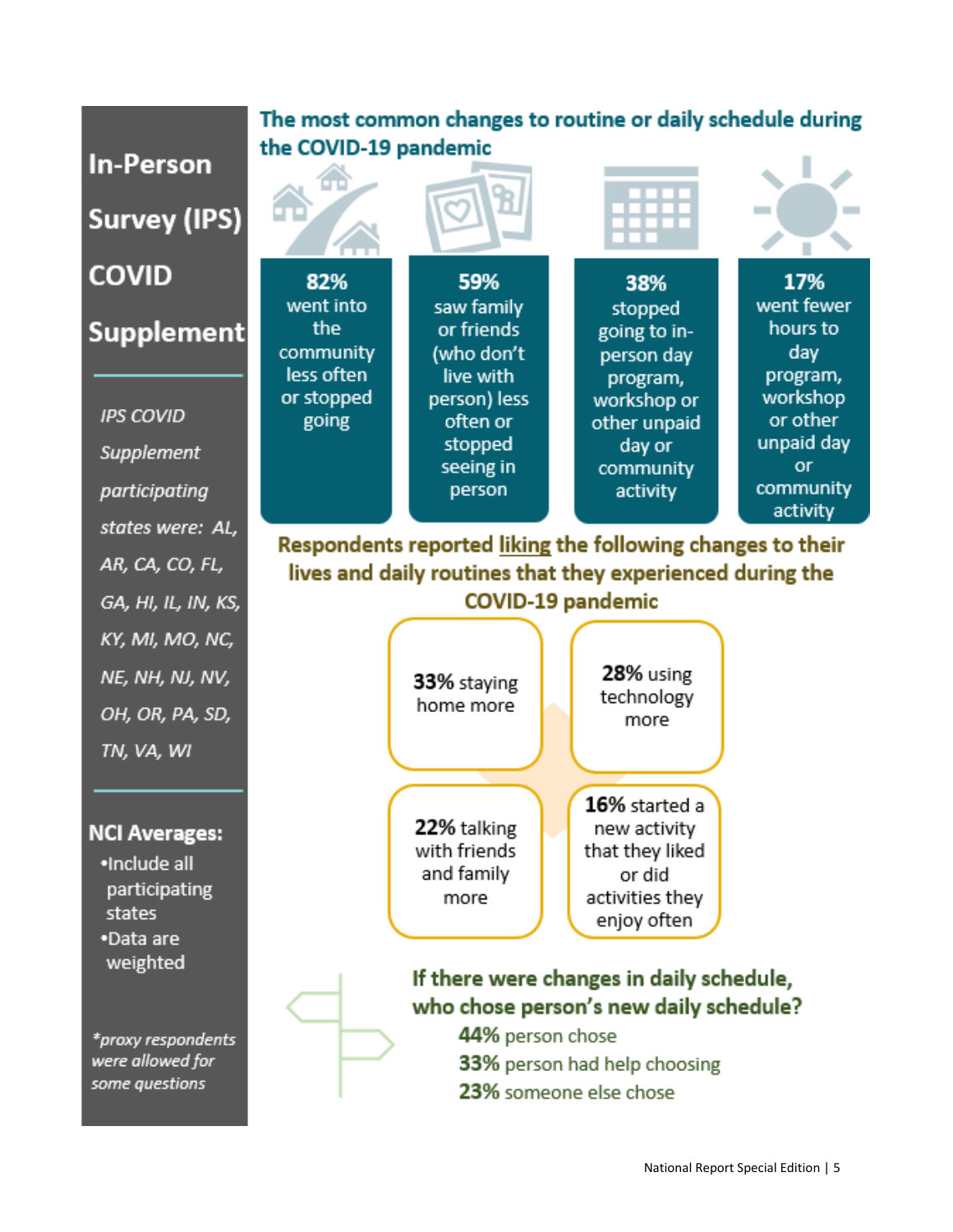

### Services done using videoconference since **COVID time started...**

- 18% social groups organized by day program
- 16% exercises or physical activity ٠
- 12% life skills (cooking, other self-care) ٠
- 4% job coaching, job skills, other ٠ employment related activities

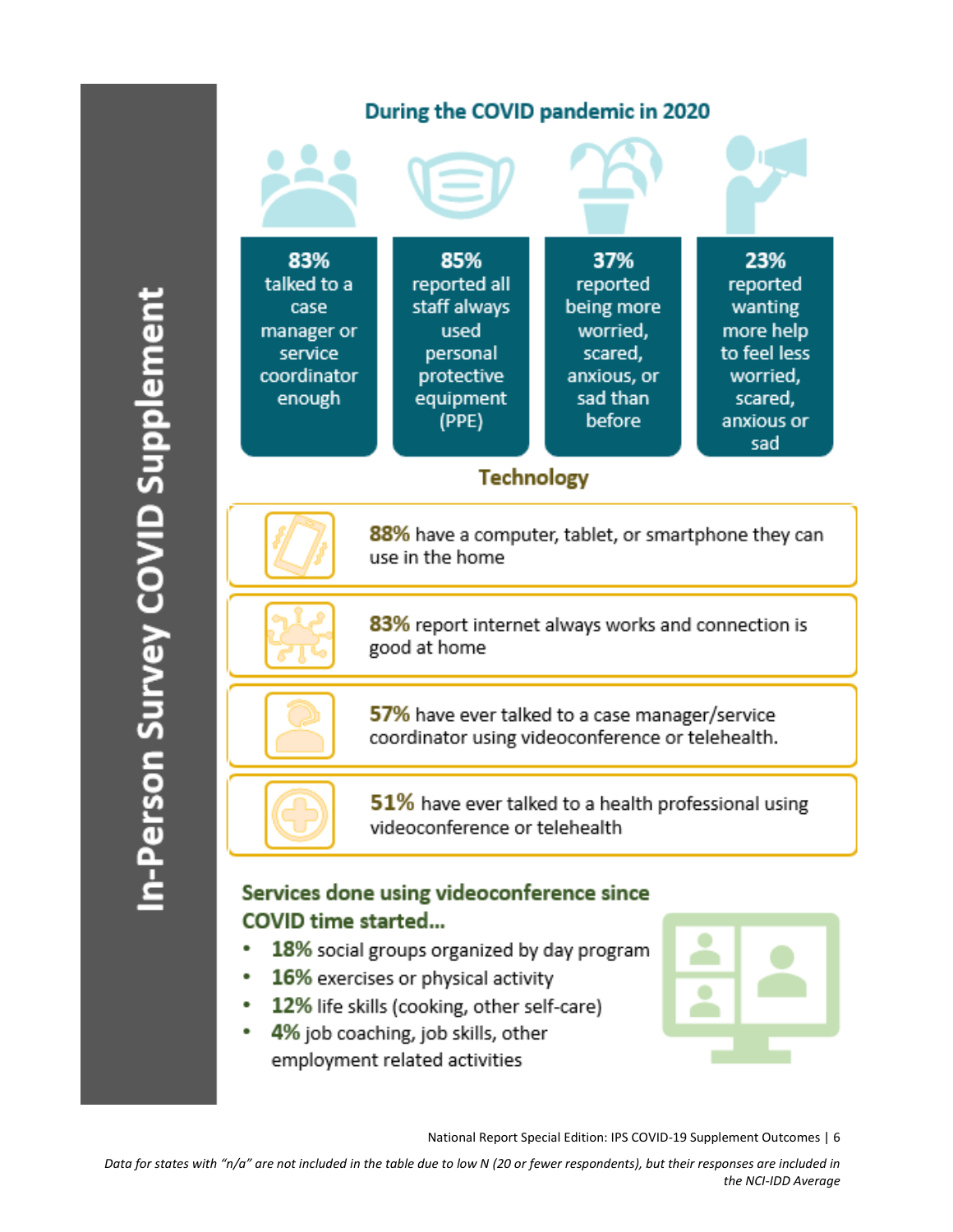## <span id="page-7-0"></span>Presentation of Data

This report includes statewide and weighted NCI-IDD averages for the IPS COVID Supplement. The following 25 states chose to use the 2020-21 IPS COVID-19 Supplement: AL, AR, CA, CO, FL, GA, HI, IL, IN, KS, KY, MI, MO, NC, NE, NH, NJ, NV, OH, OR, PA, SD, TN, VA, WI.

Data for this COVID supplement are primarily derived via direct conversation with the person receiving services, or for some select questions, from a proxy respondent. Some data come from a background information section of the survey (typically collected from administrative records). The source of the information is noted within the table titles.

The NCI averages contained in this report are "weighted" means; their calculations reflect the relative population sizes of participating states and the sample sizes. In addition, California averages are weighted to account for oversampling by regional center.

#### *Important notes on data*

The data collection cycle runs between July 1, 2020 and June 30 2021. Individual and state-level COVID experiences may have varied throughout the year, and these data do not account for national or statelevel policies that may have changed through the year and impacted experiences with the service system.

Please note: Analysis of the COVID supplement data was conducted separately from analysis of the standard IPS content. Please take caution in comparing these data to national reports.

To protect people's privacy, we do not show the data when fewer than 20 people from a state responded to a question. Their data are noted as "n/a" in table; however, their responses are included in the NCI-IDD average.

Data from California are included in the weighted NCI-IDD averages and total N but are not broken out in the tables.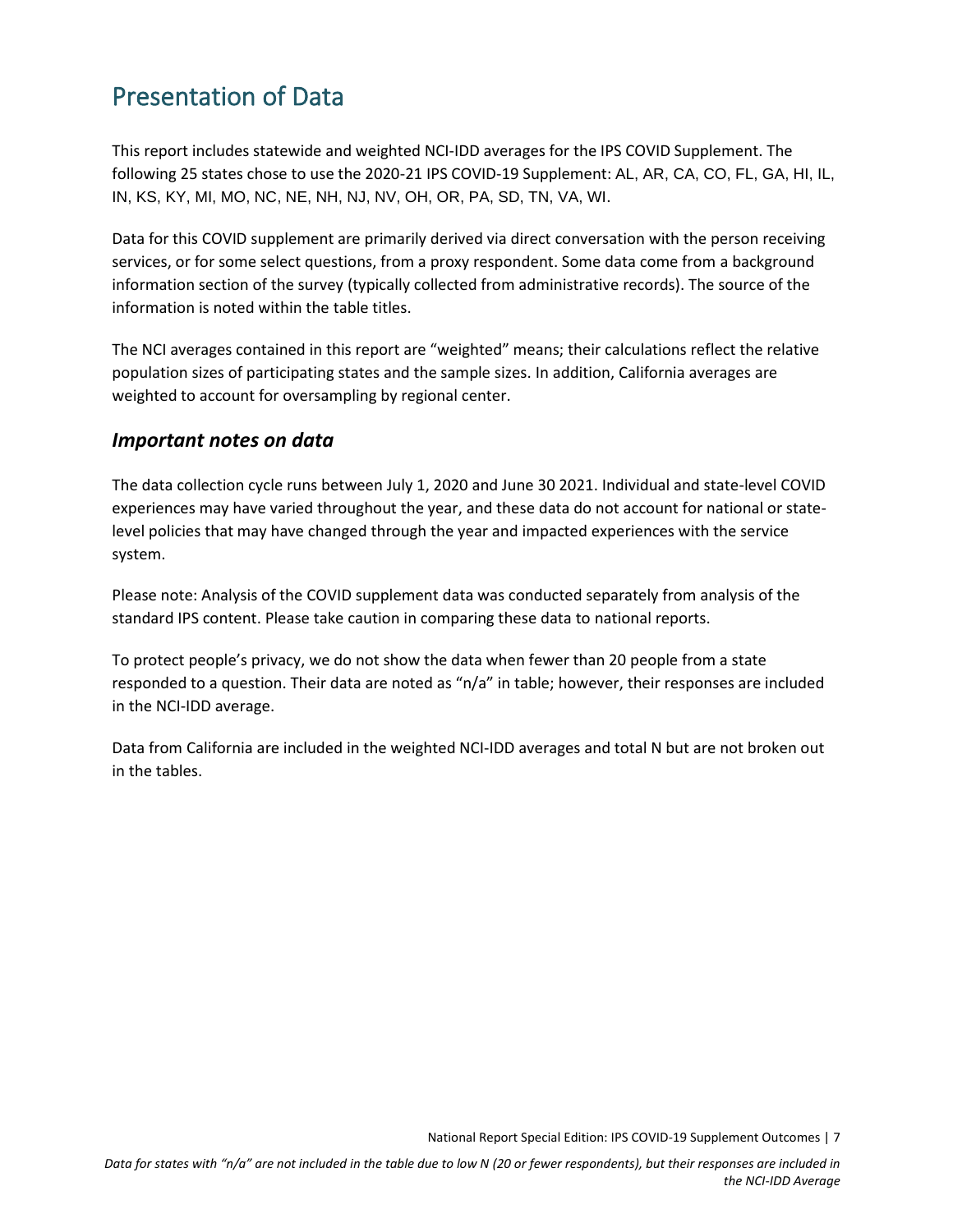## *COVID-19 Diagnosis and Hospitalization*

#### <span id="page-8-1"></span><span id="page-8-0"></span>Table 1. Has this person ever been diagnosed or presumed diagnosed with COVID-19?

*Information may have been obtained through state records*

| <b>State</b>                    | <b>Yes</b> | <b>No</b> | $\mathbf N$ |
|---------------------------------|------------|-----------|-------------|
| <b>AL</b>                       | 19%        | 81%       | 384         |
| <b>AR</b>                       | 11%        | 89%       | 398         |
| co                              | 8%         | 92%       | 655         |
| <b>FL</b>                       | 12%        | 88%       | 346         |
| GA                              | 11%        | 89%       | 403         |
| HI                              | 1%         | 99%       | 306         |
| IL                              | 14%        | 86%       | 316         |
| IN                              | 12%        | 88%       | 397         |
| KS                              | 15%        | 85%       | 367         |
| <b>KY</b>                       | 5%         | 95%       | 346         |
| MI                              | 7%         | 93%       | 89          |
| <b>MO</b>                       | 12%        | 88%       | 397         |
| <b>NC</b>                       | 11%        | 89%       | 360         |
| <b>NE</b>                       | 14%        | 86%       | 403         |
| <b>NH</b>                       | 5%         | 95%       | 394         |
| <b>NJ</b>                       | 12%        | 88%       | 345         |
| N <sub>V</sub>                  | 16%        | 84%       | 351         |
| OH                              | 5%         | 95%       | 326         |
| <b>OR</b>                       | 4%         | 96%       | 420         |
| PA                              | 9%         | 91%       | 596         |
| <b>SD</b>                       | 25%        | 75%       | 395         |
| <b>TN</b>                       | n/a        | n/a       | n/a         |
| VA                              | 13%        | 87%       | 670         |
| WI                              | 7%         | 93%       | 794         |
| <b>Weighted NCI-IDD Average</b> | 10%        | 90%       | 10,093      |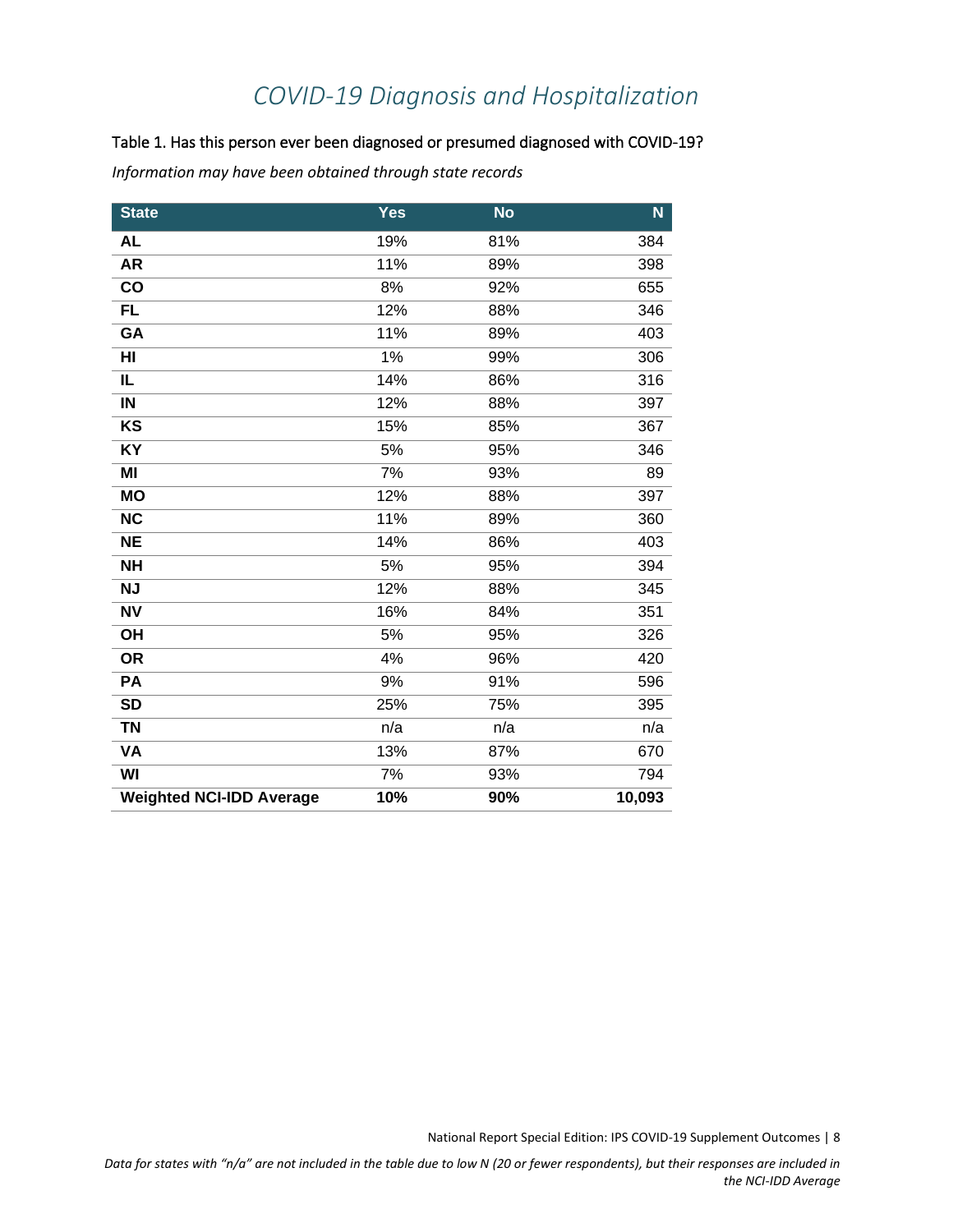#### <span id="page-9-0"></span>Table 2. Has this person ever required in-patient hospitalization due to COVID -19?

*Information may have been obtained through state records*

| <b>State</b>                    | <b>Yes</b> | <b>No</b> | N     |
|---------------------------------|------------|-----------|-------|
| <b>AL</b>                       | 11%        | 89%       | 73    |
| <b>AR</b>                       | 12%        | 88%       | 43    |
| $\overline{co}$                 | 6%         | 94%       | 51    |
| <b>FL</b>                       | 33%        | 67%       | 43    |
| GA                              | 18%        | 82%       | 44    |
| HI                              | n/a        | n/a       | n/a   |
| IL                              | 10%        | 90%       | 42    |
| $\sf IN$                        | 11%        | 89%       | 45    |
| KS                              | 4%         | 96%       | 51    |
| <b>KY</b>                       | n/a        | n/a       | n/a   |
| MI                              | n/a        | n/a       | n/a   |
| <b>MO</b>                       | 11%        | 89%       | 46    |
| <b>NC</b>                       | 10%        | 90%       | 39    |
| <b>NE</b>                       | 9%         | 91%       | 58    |
| <b>NH</b>                       | n/a        | n/a       | n/a   |
| <b>NJ</b>                       | 38%        | 63%       | 40    |
| <b>NV</b>                       | 19%        | 81%       | 42    |
| OH                              | n/a        | n/a       | n/a   |
| <b>OR</b>                       | n/a        | n/a       | n/a   |
| PA                              | 24%        | 76%       | 54    |
| <b>SD</b>                       | 12%        | 88%       | 98    |
| <b>TN</b>                       | n/a        | n/a       | n/a   |
| VA                              | 12%        | 88%       | 90    |
| WI                              | 10%        | 90%       | 59    |
| <b>Weighted NCI-IDD Average</b> | 18%        | 82%       | 1,058 |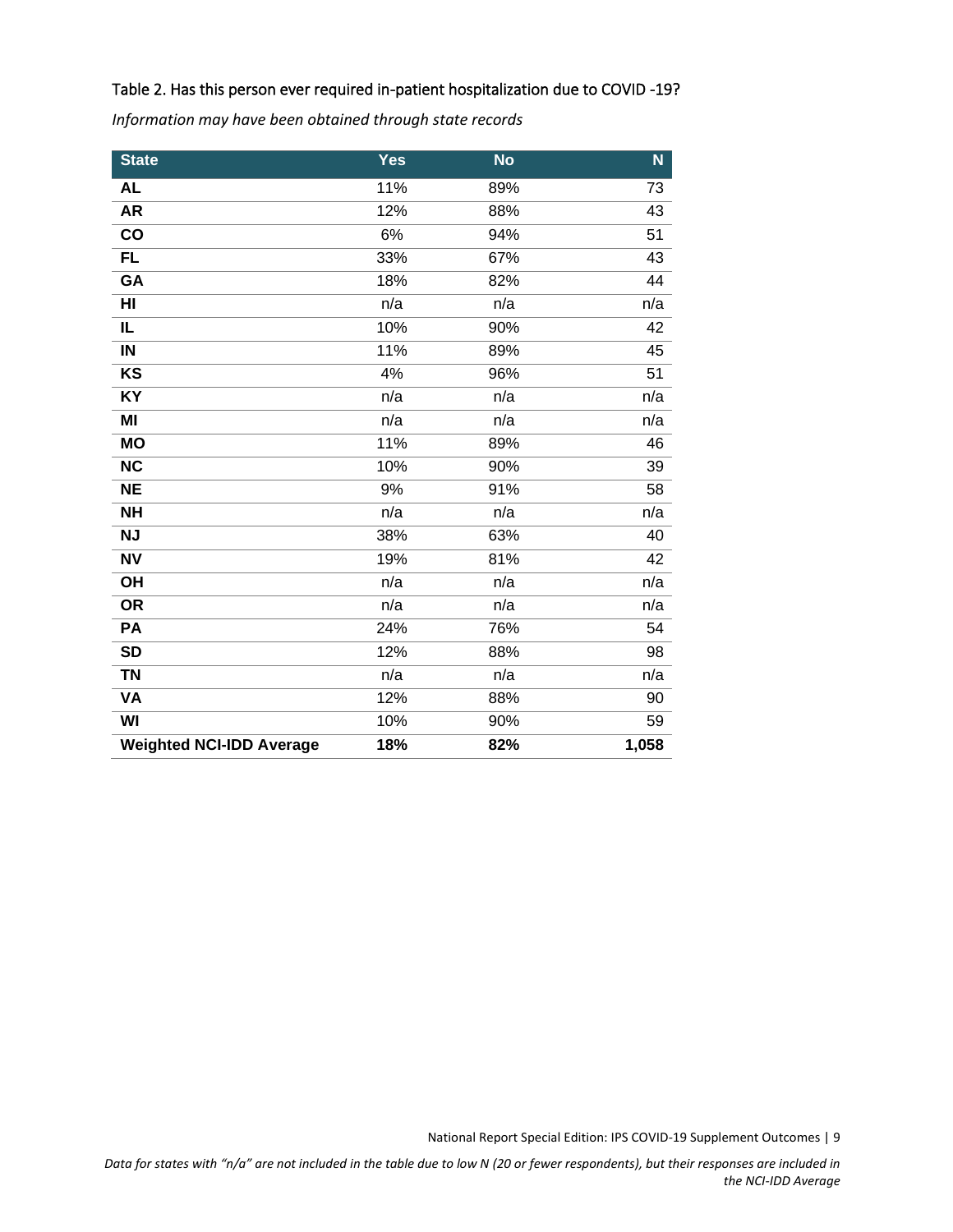#### <span id="page-10-0"></span>Table 3. If this person required in-patient hospitalization due to COVID-19, did this person require intubation?

*Information may have been obtained through state records; Data are not shown for individual states because the sample sizes from each state were too small (<20).* 

| <b>State</b>                    | Yes | Nο  |     |
|---------------------------------|-----|-----|-----|
| <b>Weighted NCI-IDD Average</b> | 19% | 81% | 129 |

#### <span id="page-10-1"></span>Table 4. If this person required in-patient hospitalization due to COVID-19, was this person sent to the Intensive Care Unit (ICU)?

*Information may have been obtained through state records; Data are not shown for individual states because the sample sizes from each state were too small (<20).* 

| <b>State</b>                    | Yes | Nο  | N   |
|---------------------------------|-----|-----|-----|
| <b>Weighted NCI-IDD Average</b> | 27% | 73% | 125 |

#### <span id="page-10-2"></span>Table 5. If this person required in-patient hospitalization due to COVID-19, where did this person go after leaving the hospital?

*Information may have been obtained through state records;* 

*Data are not shown for individual states because the sample sizes from each state were too small (<20).* 

| <b>State</b>                       | <b>Returned to</b><br>the home<br>where they<br>lived prior to<br>hospitalization | <b>Their</b><br>family<br>home | A different<br>group home<br>or provider<br>operated<br>residential<br>setting than<br>where they<br>lived prior to<br>hospitalization | $\mathsf{A}$<br>nursing<br>home | A<br>rehabilitation<br>facility | Other <sup>1</sup> | N   |
|------------------------------------|-----------------------------------------------------------------------------------|--------------------------------|----------------------------------------------------------------------------------------------------------------------------------------|---------------------------------|---------------------------------|--------------------|-----|
| <b>Weighted NCI-IDD</b><br>Average | 78%                                                                               | 5%                             | 1%                                                                                                                                     | 1%                              | 10%                             | 5%                 | 138 |

 $1$  The "Other" response includes a write-in option, for this report, the write-in responses were not analyzed.

National Report Special Edition: IPS COVID-19 Supplement Outcomes | 10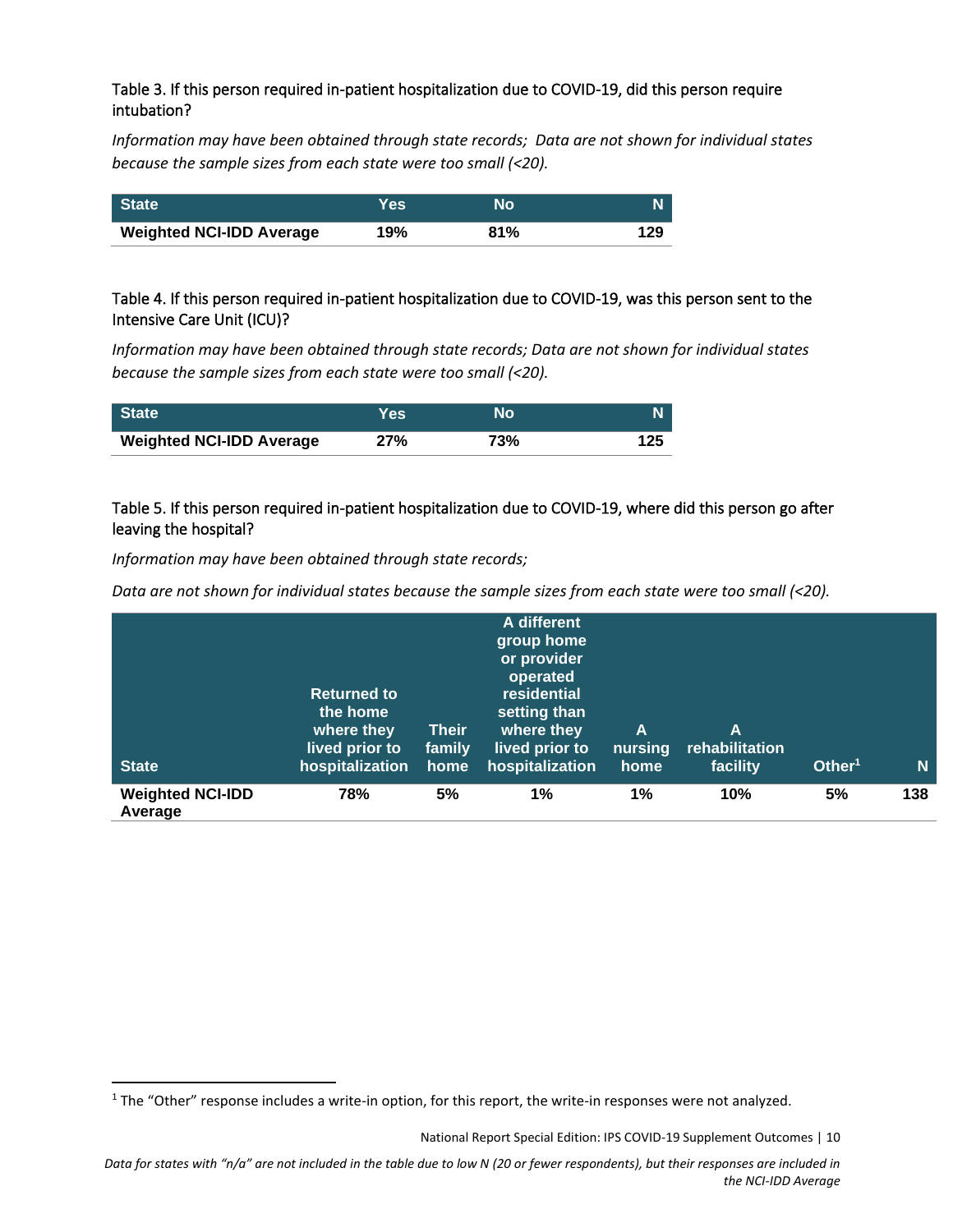## <span id="page-11-0"></span>*Changes to services*

#### <span id="page-11-1"></span>Table 6. Have you heard of COVID-19 (also known as coronavirus)?

*Only person receiving services was allowed to respond*

| <b>State</b>                    | <b>Yes</b> | <b>Maybe</b> | <b>No</b> | N.     |
|---------------------------------|------------|--------------|-----------|--------|
| <b>AL</b>                       | 92%        | 1%           | 7%        | 291    |
| <b>AR</b>                       | 94%        | 0%           | 6%        | 294    |
| co                              | 89%        | 4%           | 8%        | 555    |
| GA                              | 93%        | 1%           | 7%        | 257    |
| HI                              | 87%        | 1%           | 12%       | 177    |
| IL                              | 89%        | 3%           | 8%        | 229    |
| IN                              | 90%        | 2%           | 8%        | 242    |
| KY                              | 97%        | 1%           | 3%        | 187    |
| MI                              | 88%        | 3%           | 9%        | 393    |
| <b>MN</b>                       | 79%        | 6%           | 15%       | 314    |
| <b>MO</b>                       | 94%        | 1%           | 5%        | 291    |
| <b>NC</b>                       | 93%        | 1%           | 7%        | 240    |
| <b>NH</b>                       | 97%        | 1%           | 2%        | 310    |
| <b>NJ</b>                       | 91%        | 1%           | 9%        | 235    |
| <b>NV</b>                       | 94%        | 1%           | 5%        | 358    |
| <b>OR</b>                       | 94%        | 3%           | 4%        | 256    |
| PA                              | 93%        | 1%           | 5%        | 445    |
| <b>SD</b>                       | 90%        | 3%           | 8%        | 349    |
| <b>VA</b>                       | 96%        | 1%           | 4%        | 379    |
| WI                              | 96%        | 1%           | 3%        | 556    |
| <b>Weighted NCI-IDD Average</b> | 92%        | 2%           | 6%        | 11,813 |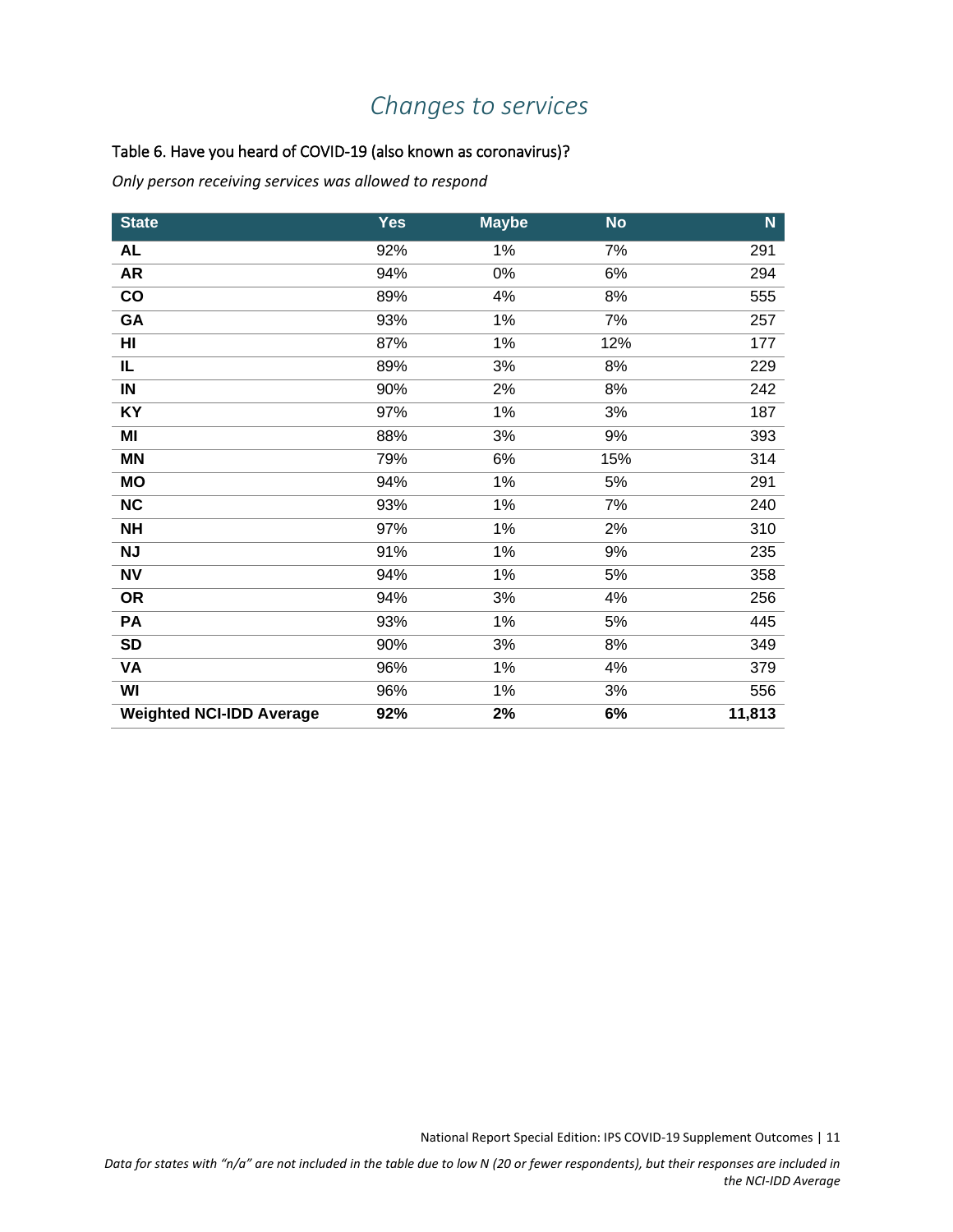#### Table 7A. During COVID time, did any of these changes occur?

*Proxy respondents were allowed for this question*

<span id="page-12-0"></span>

| <b>State</b>                    | <b>Moved or changed</b><br>where they live | <b>Changes in</b><br>in-home supports (if<br>person did not<br>move) | Stopped going to in-<br>person day program<br>workshop or other<br>unpaid day or<br>community activity | Went fewer hours to<br>day program,<br>workshop or other<br>unpaid day or<br>community activity | <b>Stopped working at</b><br>paid community job | $\mathbf N$ |
|---------------------------------|--------------------------------------------|----------------------------------------------------------------------|--------------------------------------------------------------------------------------------------------|-------------------------------------------------------------------------------------------------|-------------------------------------------------|-------------|
| <b>AL</b>                       | 3%                                         | 8%                                                                   | 81%                                                                                                    | 6%                                                                                              | 10%                                             | 386         |
| <b>AR</b>                       | 3%                                         | 7%                                                                   | 38%                                                                                                    | 18%                                                                                             | 3%                                              | 394         |
| co                              | 11%                                        | 17%                                                                  | 70%                                                                                                    | 38%                                                                                             | 22%                                             | 633         |
| GA                              | 5%                                         | 4%                                                                   | 76%                                                                                                    | 33%                                                                                             | 8%                                              | 405         |
| H <sub>I</sub>                  | 5%                                         | 16%                                                                  | 55%                                                                                                    | 24%                                                                                             | 5%                                              | 311         |
| IL                              | 3%                                         | 5%                                                                   | 55%                                                                                                    | 33%                                                                                             | 16%                                             | 334         |
| IN                              | 3%                                         | 13%                                                                  | 37%                                                                                                    | 29%                                                                                             | 16%                                             | 328         |
| <b>KY</b>                       | 1%                                         | 2%                                                                   | 62%                                                                                                    | 50%                                                                                             | 8%                                              | 390         |
| MI                              | 6%                                         | 15%                                                                  | 44%                                                                                                    | 17%                                                                                             | 13%                                             | 634         |
| <b>MN</b>                       | 9%                                         | 22%                                                                  | 57%                                                                                                    | 19%                                                                                             | 27%                                             | 394         |
| <b>MO</b>                       | 7%                                         | 11%                                                                  | 37%                                                                                                    | 18%                                                                                             | 8%                                              | 402         |
| <b>NC</b>                       | 6%                                         | 10%                                                                  | 54%                                                                                                    | 12%                                                                                             | 9%                                              | 426         |
| <b>NH</b>                       | 10%                                        | 14%                                                                  | 51%                                                                                                    | 28%                                                                                             | 30%                                             | 398         |
| <b>NJ</b>                       | 9%                                         | 15%                                                                  | 71%                                                                                                    | 15%                                                                                             | 11%                                             | 403         |
| <b>NV</b>                       | 8%                                         | 12%                                                                  | 47%                                                                                                    | 27%                                                                                             | 13%                                             | 406         |
| <b>OR</b>                       | 11%                                        | 25%                                                                  | 44%                                                                                                    | 10%                                                                                             | 24%                                             | 420         |
| PA                              | 3%                                         | 7%                                                                   | 48%                                                                                                    | 14%                                                                                             | 12%                                             | 658         |
| <b>SD</b>                       | 13%                                        | 27%                                                                  | 57%                                                                                                    | 14%                                                                                             | 22%                                             | 400         |
| <b>VA</b>                       | 5%                                         | 12%                                                                  | 53%                                                                                                    | 10%                                                                                             | 11%                                             | 719         |
| WI                              | 6%                                         | 13%                                                                  | 32%                                                                                                    | 10%                                                                                             | 22%                                             | 770         |
| <b>Weighted NCI-IDD Average</b> | 5%                                         | 12%                                                                  | 54%                                                                                                    | 19%                                                                                             | 14%                                             | 17,846      |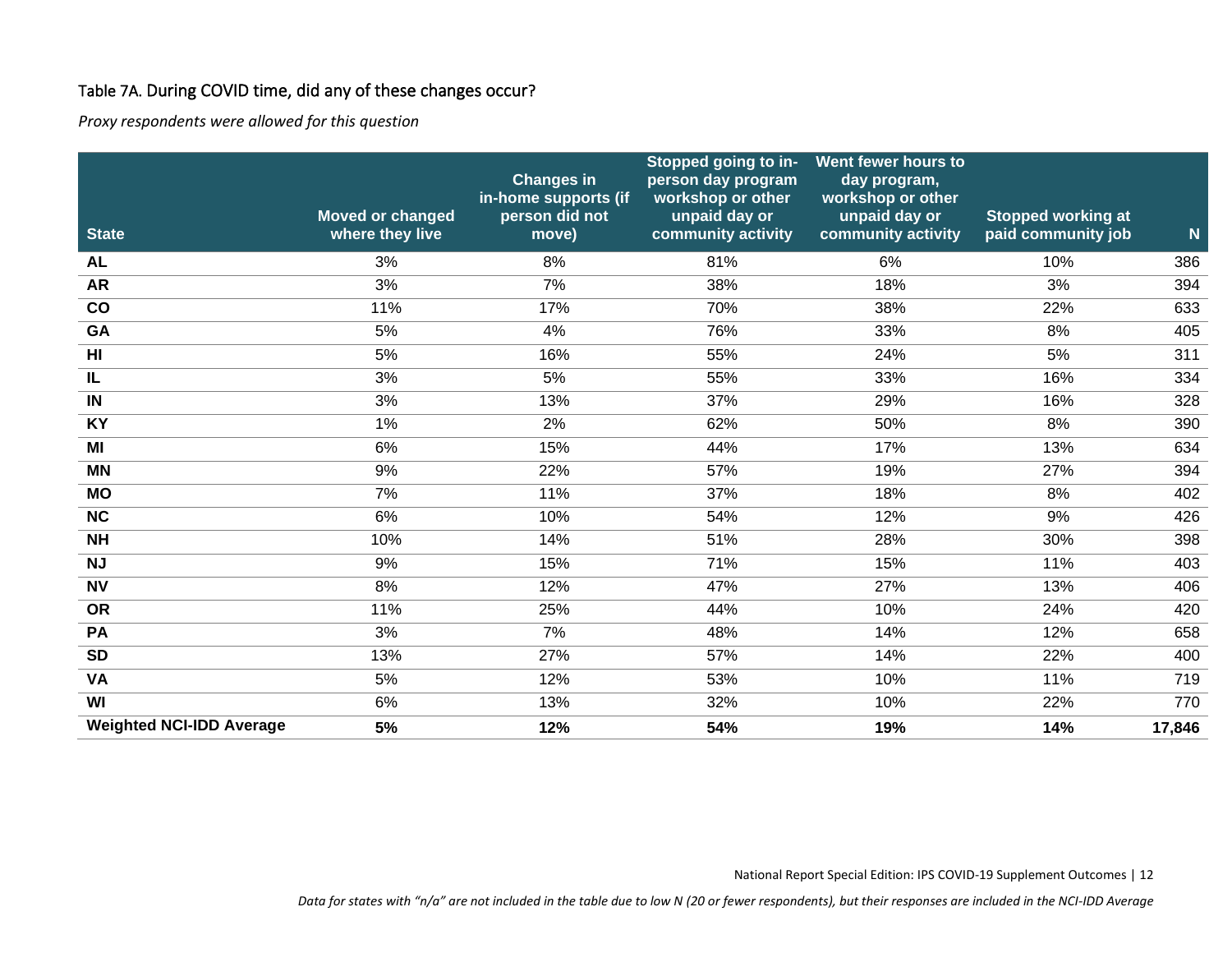#### Table 7B. During COVID time, did any of these changes occur? (Continued)

*Proxy respondents were allowed for this question*

<span id="page-13-0"></span>

| <b>State</b>                          | <b>Worked fewer</b><br>hours at paid<br>community job | Saw family or friends (who don't<br>live with person) less often or<br>stopped seeing in person | <b>Went into community</b><br>less often or stopped<br>going | <b>Stopped going</b><br>to school in<br>person | Other $2$ | None of<br>the above | $\mathbf N$ |
|---------------------------------------|-------------------------------------------------------|-------------------------------------------------------------------------------------------------|--------------------------------------------------------------|------------------------------------------------|-----------|----------------------|-------------|
| <b>AL</b>                             | 1%                                                    | 55%                                                                                             | 74%                                                          | 3%                                             | 2%        | $1\%$                | 386         |
| <b>AR</b>                             | 2%                                                    | 44%                                                                                             | 75%                                                          | 2%                                             | 11%       | 11%                  | 394         |
| co                                    | 11%                                                   | 68%                                                                                             | 87%                                                          | 9%                                             | 23%       | 1%                   | 633         |
| GA                                    | 4%                                                    | 48%                                                                                             | 82%                                                          | 0%                                             | 6%        | 2%                   | 405         |
| HI                                    | 4%                                                    | 64%                                                                                             | 74%                                                          | 6%                                             | 33%       | 7%                   | 311         |
| IL                                    | 5%                                                    | 47%                                                                                             | 72%                                                          | 2%                                             | 7%        | 6%                   | 334         |
| IN                                    | 10%                                                   | 55%                                                                                             | 77%                                                          | 5%                                             | 18%       | 7%                   | 328         |
| <b>KY</b>                             | 7%                                                    | 77%                                                                                             | 94%                                                          | 2%                                             | 1%        | 2%                   | 390         |
| MI                                    | 5%                                                    | 58%                                                                                             | 79%                                                          | 10%                                            | 21%       | 8%                   | 634         |
| <b>MN</b>                             | 9%                                                    | 75%                                                                                             | 87%                                                          | 5%                                             | 6%        | 3%                   | 394         |
| <b>MO</b>                             | 4%                                                    | 46%                                                                                             | 68%                                                          | 2%                                             | 14%       | 10%                  | 402         |
| <b>NC</b>                             | 2%                                                    | 74%                                                                                             | 95%                                                          | 12%                                            | 35%       | 2%                   | 426         |
| <b>NH</b>                             | 11%                                                   | 85%                                                                                             | 91%                                                          | 3%                                             | 37%       | 0%                   | 398         |
| <b>NJ</b>                             | 5%                                                    | 75%                                                                                             | 90%                                                          | 3%                                             | 21%       | 2%                   | 403         |
| <b>NV</b>                             | 10%                                                   | 46%                                                                                             | 64%                                                          | 4%                                             | 11%       | 8%                   | 406         |
| <b>OR</b>                             | 6%                                                    | 74%                                                                                             | 91%                                                          | 13%                                            | 26%       | 2%                   | 420         |
| <b>PA</b>                             | 5%                                                    | 55%                                                                                             | 80%                                                          | 5%                                             | 14%       | 4%                   | 658         |
| <b>SD</b>                             | 8%                                                    | 74%                                                                                             | 93%                                                          | 2%                                             | 6%        | 2%                   | 400         |
| <b>VA</b>                             | 2%                                                    | 71%                                                                                             | 94%                                                          | 5%                                             | 21%       | 1%                   | 719         |
| WI                                    | 6%                                                    | 62%                                                                                             | 75%                                                          | 8%                                             | 22%       | 8%                   | 770         |
| Weighted<br><b>NCI-IDD</b><br>Average | 5%                                                    | 65%                                                                                             | 84%                                                          | 8%                                             | 16%       | 4%                   | 17,846      |

 $2$  The "Other" response includes a write-in option, for this report, the write-in responses were not analyzed.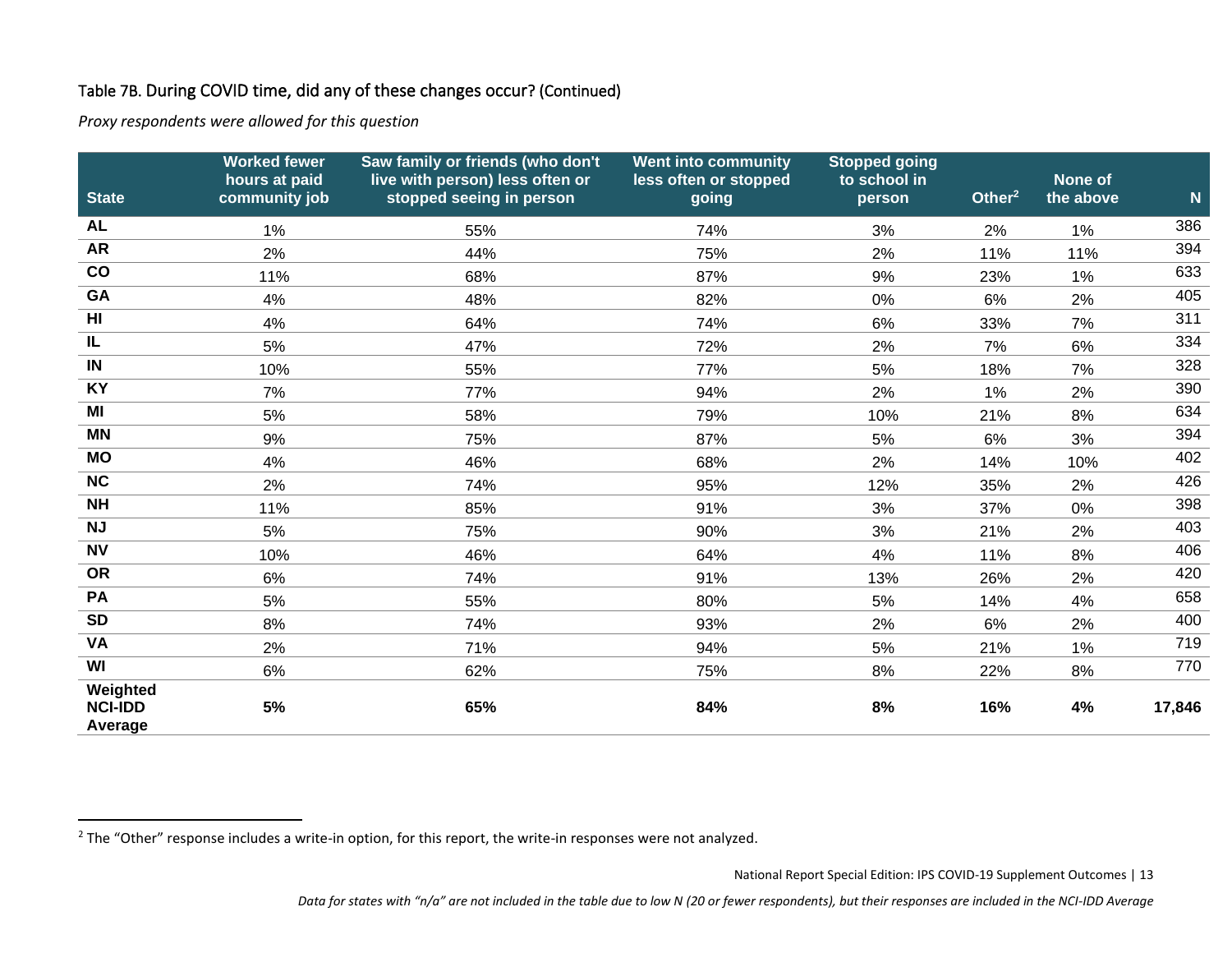#### <span id="page-14-0"></span>Table 8. During COVID time, if there were changes in your daily schedule (like if you stopped getting some services or had to stay home more), did you get to choose your new daily schedule?

*Proxy respondents were allowed for this question*

| <b>State</b>                    | <b>Person</b><br>made the<br>choice | <b>Person had help</b><br>making the<br>choice | Someone else<br>made the<br>choice | $\mathbf N$     |
|---------------------------------|-------------------------------------|------------------------------------------------|------------------------------------|-----------------|
| <b>AL</b>                       | 58%                                 | 31%                                            | 12%                                | 364             |
| <b>AR</b>                       | 49%                                 | 16%                                            | 36%                                | 319             |
| co                              | 39%                                 | 34%                                            | 27%                                | 601             |
| GA                              | 52%                                 | 33%                                            | 15%                                | 380             |
| H <sub>II</sub>                 | 26%                                 | 37%                                            | 37%                                | 276             |
| IL                              | 31%                                 | 31%                                            | 38%                                | 289             |
| IN                              | 46%                                 | 35%                                            | 19%                                | 303             |
| KY                              | 40%                                 | 49%                                            | 11%                                | 377             |
| MI                              | 35%                                 | 42%                                            | 23%                                | 539             |
| <b>MN</b>                       | 60%                                 | 28%                                            | 12%                                | 348             |
| <b>MO</b>                       | 54%                                 | 34%                                            | 12%                                | $\frac{1}{331}$ |
| NC                              | 25%                                 | 48%                                            | 27%                                | 377             |
| <b>NH</b>                       | 42%                                 | 44%                                            | 15%                                | 350             |
| <b>NJ</b>                       | 25%                                 | 33%                                            | 41%                                | 373             |
| <b>NV</b>                       | 46%                                 | 22%                                            | 32%                                | 348             |
| <b>OR</b>                       | 53%                                 | 19%                                            | 27%                                | 369             |
| PA                              | 52%                                 | 29%                                            | 19%                                | 566             |
| <b>SD</b>                       | 46%                                 | 35%                                            | 19%                                | 349             |
| VA                              | 45%                                 | 36%                                            | 18%                                | 661             |
| WI                              | 45%                                 | 27%                                            | 28%                                | 528             |
| <b>Weighted NCI-IDD Average</b> | 43%                                 | 33%                                            | 25%                                | 15,636          |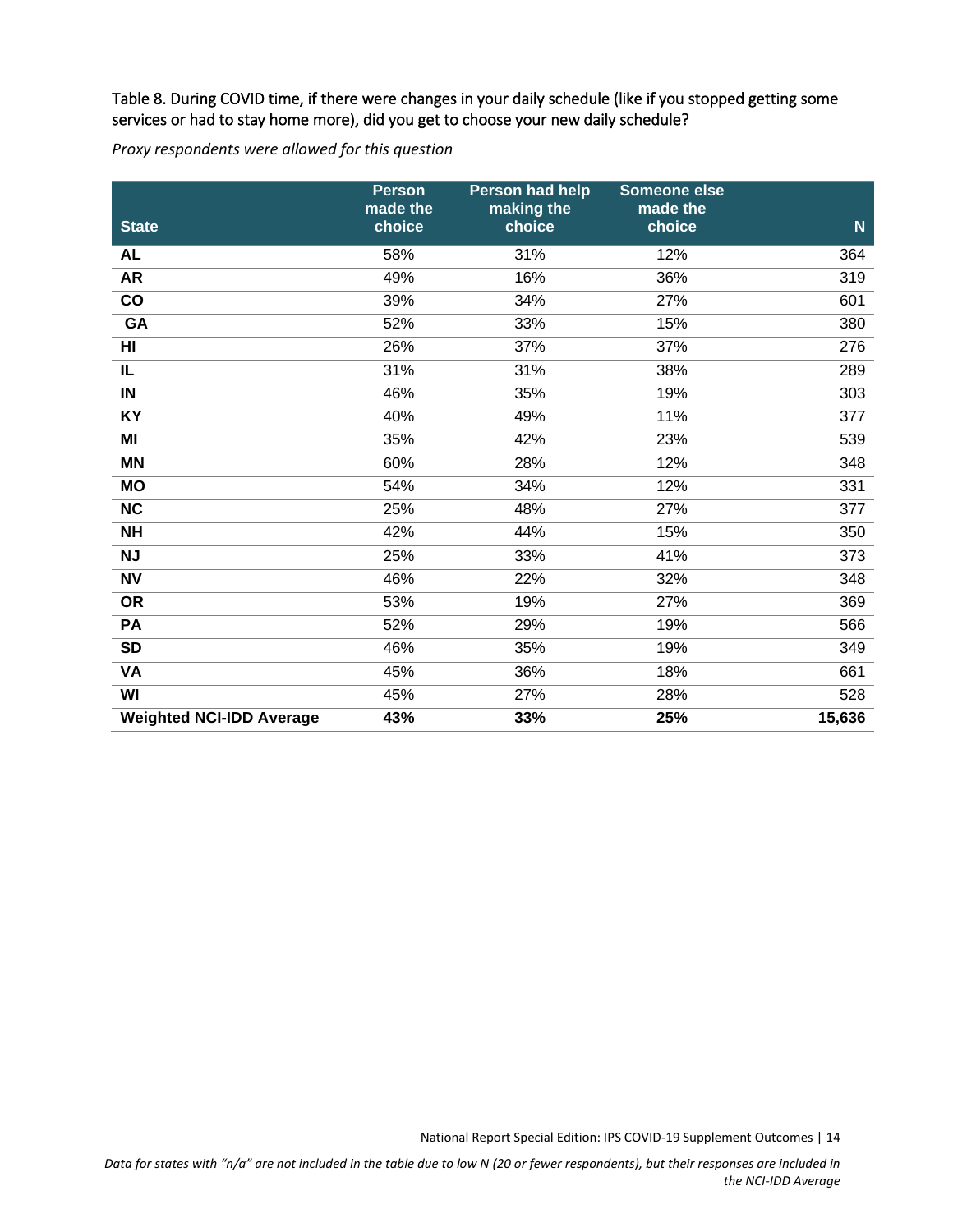#### Table 9. Think of how your life and daily routine changed since the beginning of COVID time. Have there been any changes that you liked?

*Only person receiving services was allowed to respond; categories are not mutually exclusive, therefore N is not shown.*

<span id="page-15-0"></span>

| <b>State</b>                    | <b>Talking more</b><br>with friends and<br>family | <b>Started a new</b><br>activity, or doing<br>more of the<br>activities I enjoy | A change in the<br>amount of<br>support I get | <b>Staying home</b><br>more | <b>New</b><br>service(s) I<br>started<br>getting | <b>Using</b><br>technology<br>more | Other $3$ |
|---------------------------------|---------------------------------------------------|---------------------------------------------------------------------------------|-----------------------------------------------|-----------------------------|--------------------------------------------------|------------------------------------|-----------|
| <b>AL</b>                       | 34%                                               | 20%                                                                             | 5%                                            | 54%                         | $1\%$                                            | 36%                                | 8%        |
| <b>AR</b>                       | 13%                                               | 6%                                                                              | 3%                                            | 34%                         | 0%                                               | 6%                                 | 59%       |
| co                              | 25%                                               | 32%                                                                             | 13%                                           | 33%                         | 7%                                               | 39%                                | 33%       |
| GA                              | 11%                                               | 10%                                                                             | 3%                                            | 26%                         | 0%                                               | 15%                                | 49%       |
| $\overline{H}$                  | 20%                                               | 21%                                                                             | 7%                                            | 33%                         | 5%                                               | 31%                                | 44%       |
| IL                              | 23%                                               | 14%                                                                             | 2%                                            | 26%                         | 1%                                               | 14%                                | 40%       |
| IN                              | 26%                                               | 9%                                                                              | 7%                                            | 39%                         | 4%                                               | 13%                                | 41%       |
| <b>KY</b>                       | 6%                                                | 4%                                                                              | 1%                                            | 78%                         | 13%                                              | 63%                                | 1%        |
| MI                              | 24%                                               | 16%                                                                             | 5%                                            | 27%                         | 3%                                               | 31%                                | 42%       |
| <b>MN</b>                       | 22%                                               | 21%                                                                             | 3%                                            | 40%                         | 2%                                               | 25%                                | 30%       |
| <b>MO</b>                       | 17%                                               | 13%                                                                             | 4%                                            | 29%                         | 2%                                               | 8%                                 | 43%       |
| NC                              | 21%                                               | 13%                                                                             | 3%                                            | 35%                         | 0%                                               | 16%                                | 43%       |
| NH                              | 19%                                               | 25%                                                                             | 4%                                            | 27%                         | 7%                                               | 31%                                | 48%       |
| <b>NJ</b>                       | 16%                                               | 14%                                                                             | 4%                                            | 27%                         | 1%                                               | 23%                                | 54%       |
| <b>NV</b>                       | 27%                                               | 14%                                                                             | 9%                                            | 33%                         | 5%                                               | 21%                                | 37%       |
| <b>OR</b>                       | 9%                                                | 15%                                                                             | 1%                                            | 22%                         | 5%                                               | 35%                                | 46%       |
| PA                              | 22%                                               | 17%                                                                             | 4%                                            | 33%                         | $1\%$                                            | 31%                                | 27%       |
| <b>SD</b>                       | 9%                                                | 17%                                                                             | 5%                                            | 49%                         | 4%                                               | 14%                                | 35%       |
| <b>VA</b>                       | 12%                                               | 23%                                                                             | 1%                                            | 36%                         | 2%                                               | 20%                                | 40%       |
| WI                              | 14%                                               | 11%                                                                             | 3%                                            | 19%                         | 1%                                               | 13%                                | 64%       |
| <b>Weighted NCI-IDD Average</b> | 22%                                               | 16%                                                                             | 4%                                            | 33%                         | 3%                                               | 28%                                | 41%       |

National Report Special Edition: IPS COVID-19 Supplement Outcomes | 15

*Data for states with "n/a" are not included in the table due to low N (20 or fewer respondents), but their responses are included in the NCI-IDD Average*

<sup>&</sup>lt;sup>3</sup> The "Other" response includes a write-in option, for this report, the write-in responses were not analyzed.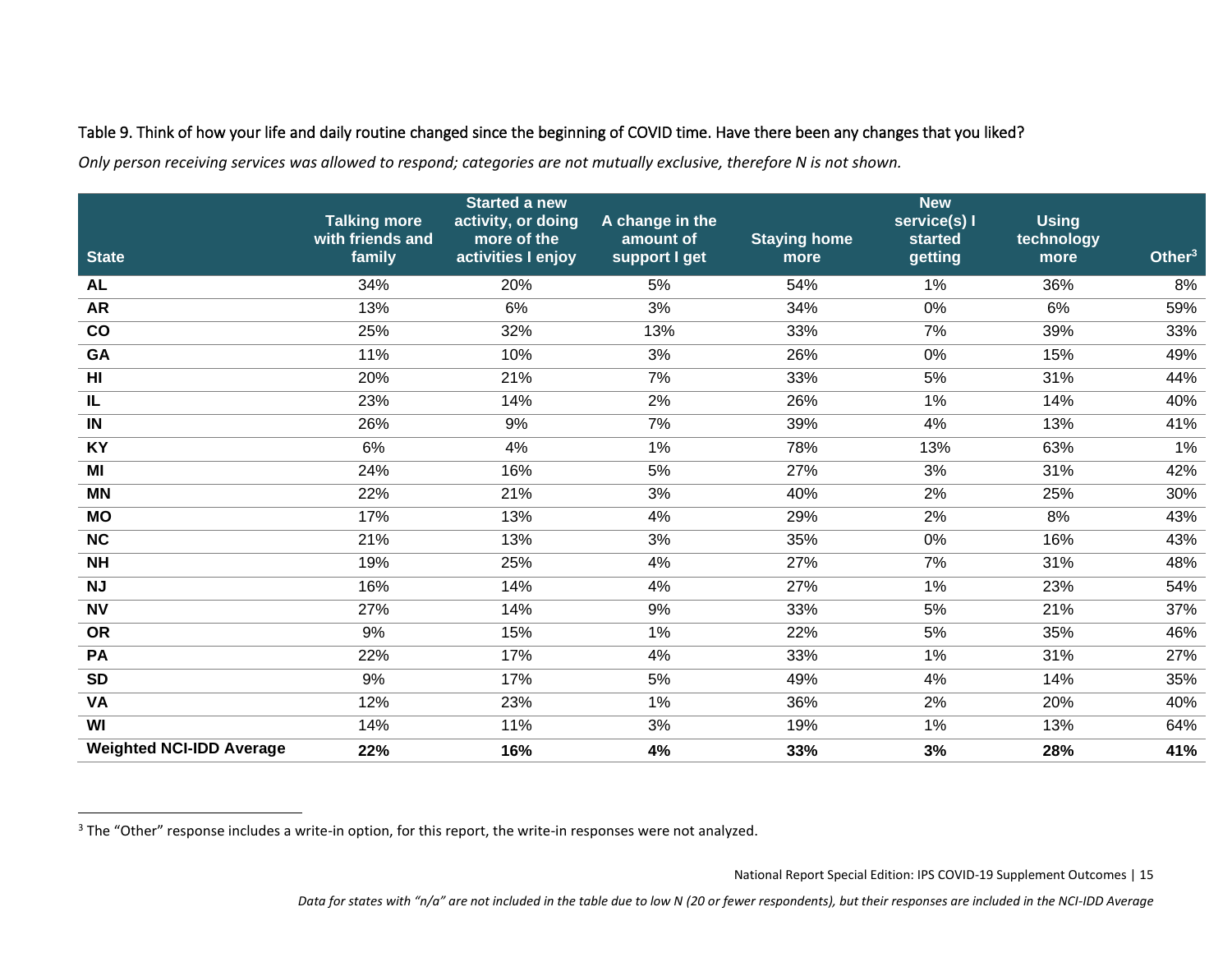## *Technology*

<span id="page-16-1"></span><span id="page-16-0"></span>Table 10. Is there a computer, tablet (iPad or similar), or smartphone that you can use in your home?

*Proxy respondents were allowed for this question*

| <b>State</b>                    | <b>Yes</b> | <b>Sometimes</b> | <b>No</b> | N.     |
|---------------------------------|------------|------------------|-----------|--------|
| <b>AL</b>                       | 86%        | $1\%$            | 12%       | 380    |
| <b>AR</b>                       | 70%        | $0\%$            | 30%       | 390    |
| co                              | 92%        | 2%               | 6%        | 629    |
| GA                              | 84%        | 2%               | 13%       | 394    |
| HI                              | 76%        | 3%               | 21%       | 307    |
| IL                              | 85%        | 3%               | 12%       | 323    |
| $\blacksquare$                  | 78%        | 3%               | 19%       | 320    |
| KY                              | 96%        | 3%               | 1%        | 389    |
| ΜI                              | 86%        | 5%               | 9%        | 634    |
| <b>MN</b>                       | 84%        | 2%               | 14%       | 382    |
| MO                              | 83%        | 2%               | 15%       | 397    |
| <b>NC</b>                       | 83%        | 2%               | 15%       | 424    |
| <b>NH</b>                       | 90%        | 3%               | 7%        | 385    |
| <b>NJ</b>                       | 92%        | 1%               | 7%        | 394    |
| <b>NV</b>                       | 70%        | 6%               | 24%       | 399    |
| <b>OR</b>                       | 86%        | 3%               | 11%       | 405    |
| PA                              | 90%        | 1%               | 9%        | 640    |
| <b>SD</b>                       | 80%        | 2%               | 17%       | 394    |
| <b>VA</b>                       | 90%        | 1%               | 9%        | 708    |
| WI                              | 81%        | 2%               | 17%       | 750    |
| <b>Weighted NCI-IDD Average</b> | 88%        | 2%               | 10%       | 17,642 |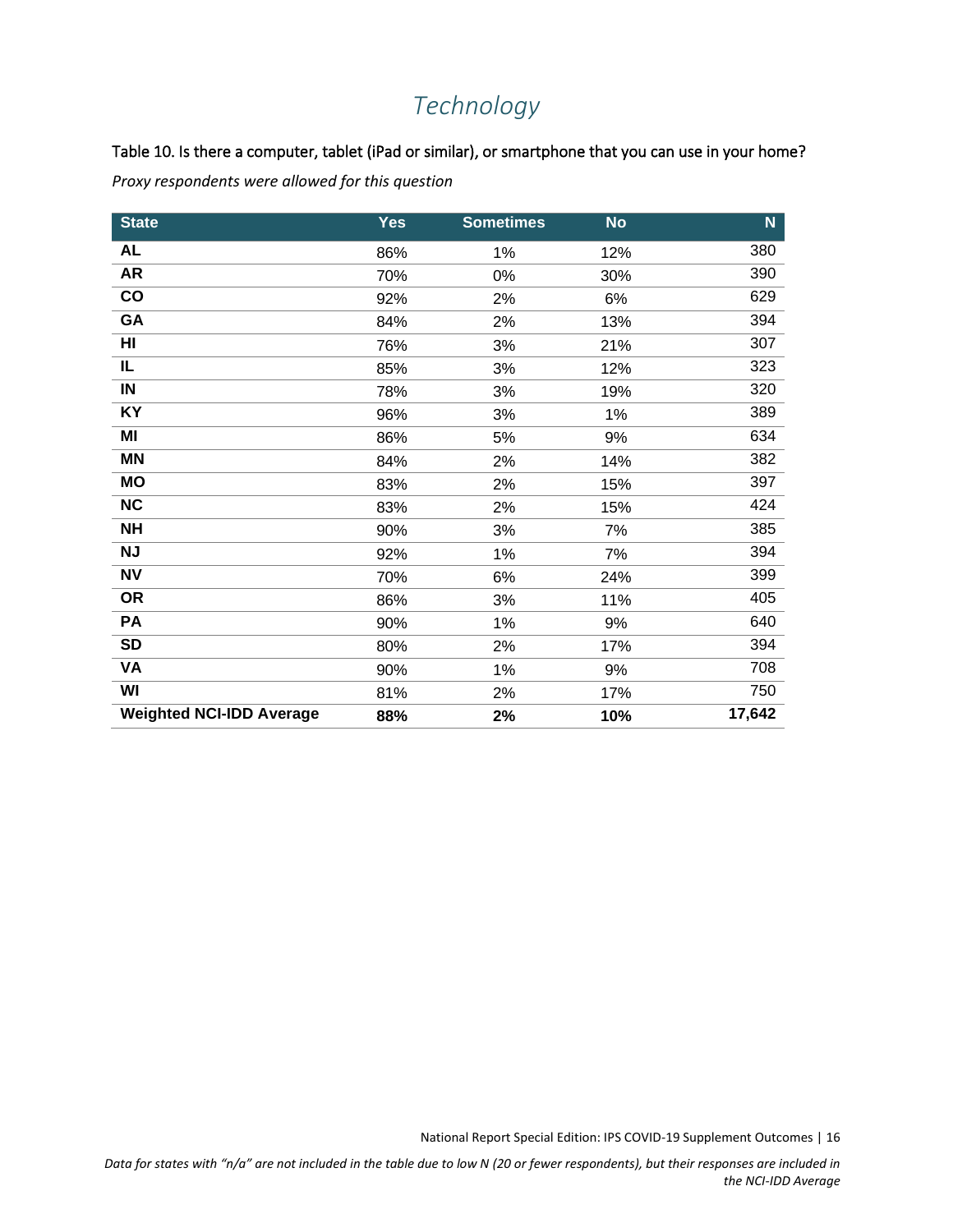#### <span id="page-17-0"></span>Table 11. How does your internet work at home?

*Proxy respondents were allowed for this question*

| <b>State</b>                    | The internet<br>always works<br>and the<br>connection is<br>good | The internet<br>sometimes works<br>and the<br>connection is<br>sometimes good | The internet rarely or<br>never works, the<br>connection is bad, or I<br>do not have internet in<br>my home | $\mathsf{N}$ |
|---------------------------------|------------------------------------------------------------------|-------------------------------------------------------------------------------|-------------------------------------------------------------------------------------------------------------|--------------|
| <b>AL</b>                       | 87%                                                              | 11%                                                                           | 3%                                                                                                          | 349          |
| <b>AR</b>                       | 85%                                                              | 9%                                                                            | 6%                                                                                                          | 294          |
| co                              | 86%                                                              | 14%                                                                           | 0%                                                                                                          | 605          |
| GA                              | 91%                                                              | 8%                                                                            | 1%                                                                                                          | 326          |
| H <sub>l</sub>                  | 85%                                                              | 14%                                                                           | 1%                                                                                                          | 295          |
| IL                              | 87%                                                              | 11%                                                                           | $1\%$                                                                                                       | 279          |
| $\blacksquare$                  | 88%                                                              | 11%                                                                           | 1%                                                                                                          | 270          |
| KY                              | 88%                                                              | 12%                                                                           | 0%                                                                                                          | 385          |
| MI                              | 81%                                                              | 16%                                                                           | 3%                                                                                                          | 593          |
| <b>MN</b>                       | 81%                                                              | 17%                                                                           | 2%                                                                                                          | 361          |
| <b>MO</b>                       | 84%                                                              | 15%                                                                           | 2%                                                                                                          | 330          |
| NC                              | 84%                                                              | 15%                                                                           | 2%                                                                                                          | 384          |
| <b>NH</b>                       | 78%                                                              | 20%                                                                           | 2%                                                                                                          | 366          |
| <b>NJ</b>                       | 81%                                                              | 17%                                                                           | 2%                                                                                                          | 382          |
| <b>NV</b>                       | 74%                                                              | 20%                                                                           | 6%                                                                                                          | 307          |
| <b>OR</b>                       | 67%                                                              | 31%                                                                           | 3%                                                                                                          | 377          |
| PA                              | 91%                                                              | 8%                                                                            | 1%                                                                                                          | 605          |
| <b>SD</b>                       | 80%                                                              | 17%                                                                           | 3%                                                                                                          | 327          |
| VA                              | 84%                                                              | 15%                                                                           | 1%                                                                                                          | 666          |
| WI                              | 83%                                                              | 16%                                                                           | 1%                                                                                                          | 690          |
| <b>Weighted NCI-IDD Average</b> | 83%                                                              | 15%                                                                           | 1%                                                                                                          | 16,475       |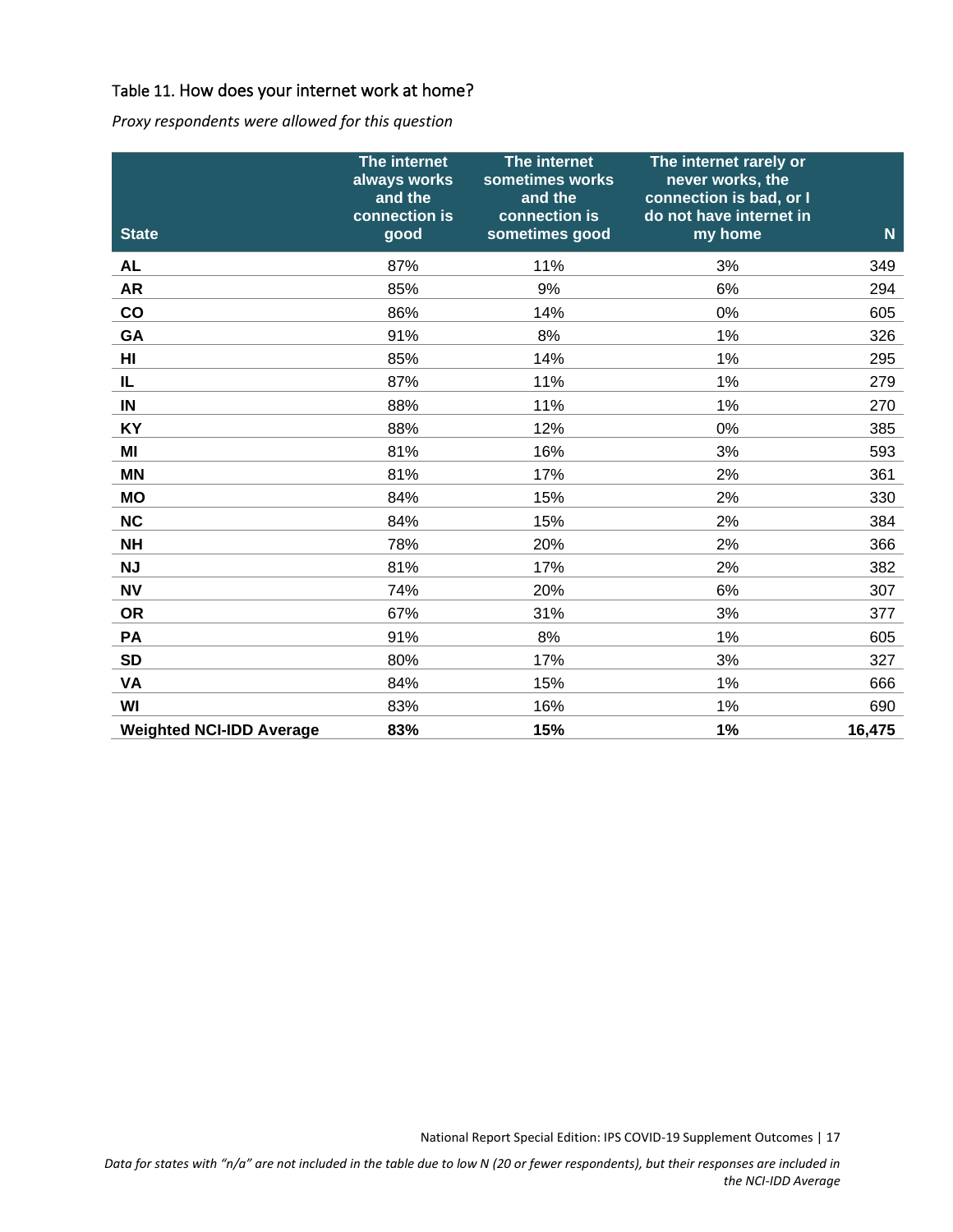#### <span id="page-18-0"></span>Table 12. Have you ever talked to your case manager/service coordinator using videoconference or telehealth like Skype, Zoom or FaceTime?

*Proxy respondents were allowed for this question*

| <b>State</b>                    | Yes | <b>No</b> | N.     |
|---------------------------------|-----|-----------|--------|
| <b>AL</b>                       | 37% | 63%       | 372    |
| <b>AR</b>                       | 29% | 71%       | 388    |
| co                              | 80% | 20%       | 619    |
| GA                              | 71% | 29%       | 388    |
| HI                              | 60% | 40%       | 305    |
| IL                              | 44% | 56%       | 305    |
| $\blacksquare$                  | 69% | 31%       | 305    |
| KY                              | 94% | 6%        | 391    |
| MI                              | 69% | 31%       | 636    |
| <b>MN</b>                       | 69% | 31%       | 378    |
| <b>MO</b>                       | 86% | 14%       | 399    |
| <b>NC</b>                       | 41% | 59%       | 408    |
| <b>NH</b>                       | 78% | 22%       | 383    |
| <b>NJ</b>                       | 32% | 68%       | 386    |
| <b>NV</b>                       | 58% | 42%       | 393    |
| <b>OR</b>                       | 77% | 23%       | 400    |
| PA                              | 58% | 42%       | 624    |
| <b>SD</b>                       | 72% | 28%       | 391    |
| VA                              | 71% | 29%       | 700    |
| WI                              | 40% | 60%       | 745    |
| <b>Weighted NCI-IDD Average</b> | 57% | 43%       | 17,362 |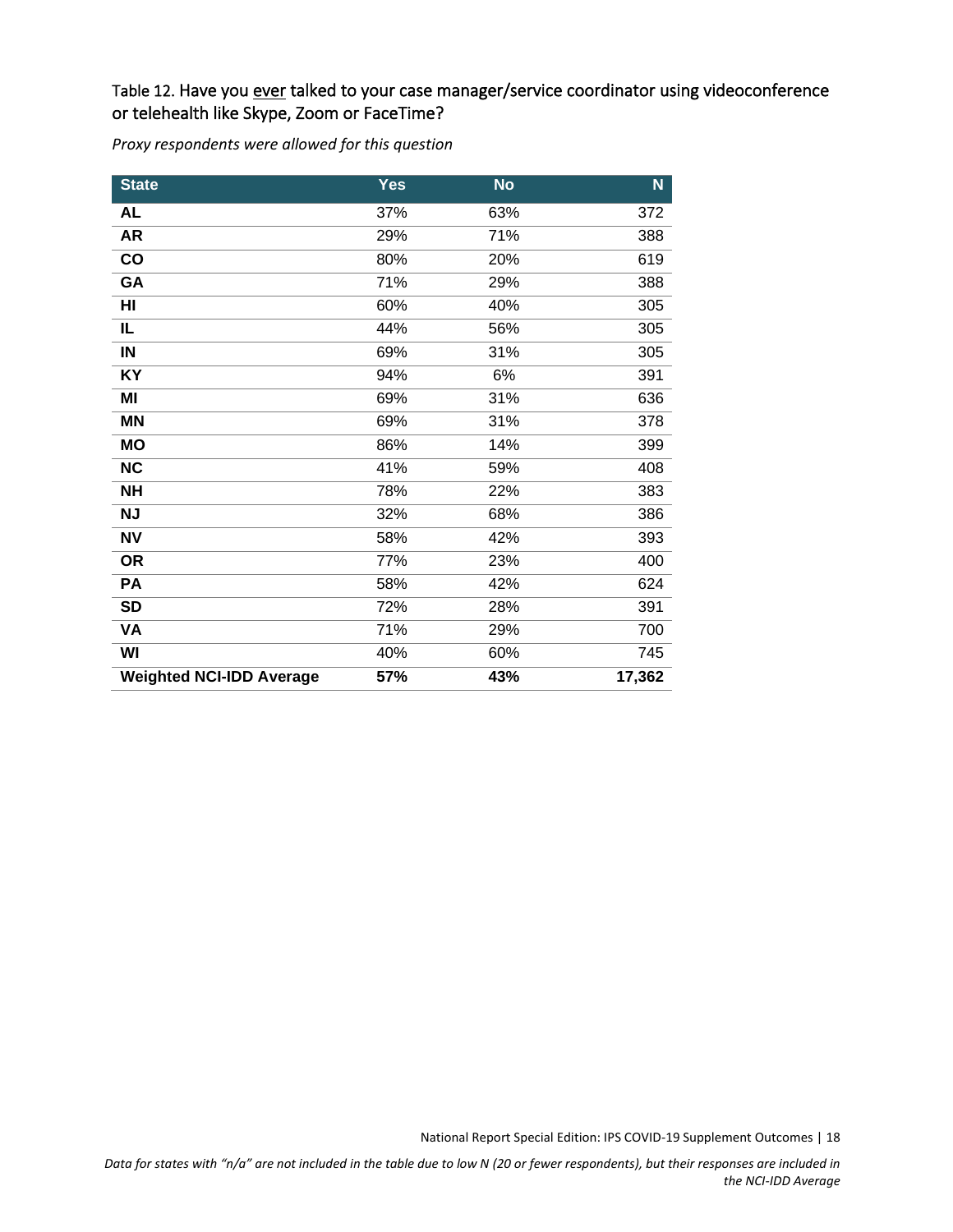#### <span id="page-19-0"></span>Table 13. Think about talking to your case manager/service coordinator with videoconference or telehealth. Did you like it?

*Proxy respondents were allowed for this question*

| <b>State</b>                    | <b>Yes</b> | In-between | <b>No</b> | $\mathbf N$ |
|---------------------------------|------------|------------|-----------|-------------|
| <b>AL</b>                       | 67%        | 20%        | 13%       | 137         |
| <b>AR</b>                       | 75%        | 12%        | 13%       | 112         |
| co                              | 61%        | 25%        | 14%       | 467         |
| GA                              | 81%        | 14%        | 5%        | 270         |
| HI                              | 65%        | 23%        | 12%       | 173         |
| IL                              | 71%        | 18%        | 11%       | 114         |
| $\blacksquare$                  | 58%        | 24%        | 19%       | 191         |
| KY                              | 96%        | 4%         | 0%        | 357         |
| MI                              | 57%        | 31%        | 11%       | 414         |
| <b>MN</b>                       | 66%        | 20%        | 14%       | 234         |
| <b>MO</b>                       | 58%        | 30%        | 13%       | 317         |
| <b>NC</b>                       | 65%        | 21%        | 13%       | 159         |
| <b>NH</b>                       | 62%        | 28%        | 10%       | 290         |
| <b>NJ</b>                       | 68%        | 21%        | 11%       | 108         |
| <b>NV</b>                       | 60%        | 22%        | 18%       | 217         |
| <b>OR</b>                       | 48%        | 31%        | 21%       | 284         |
| PA                              | 74%        | 16%        | 10%       | 334         |
| <b>SD</b>                       | 71%        | 14%        | 15%       | 275         |
| VA                              | 69%        | 21%        | 10%       | 482         |
| WI                              | 69%        | 16%        | 15%       | 274         |
| <b>Weighted NCI-IDD Average</b> | 68%        | 21%        | 11%       | 9,165       |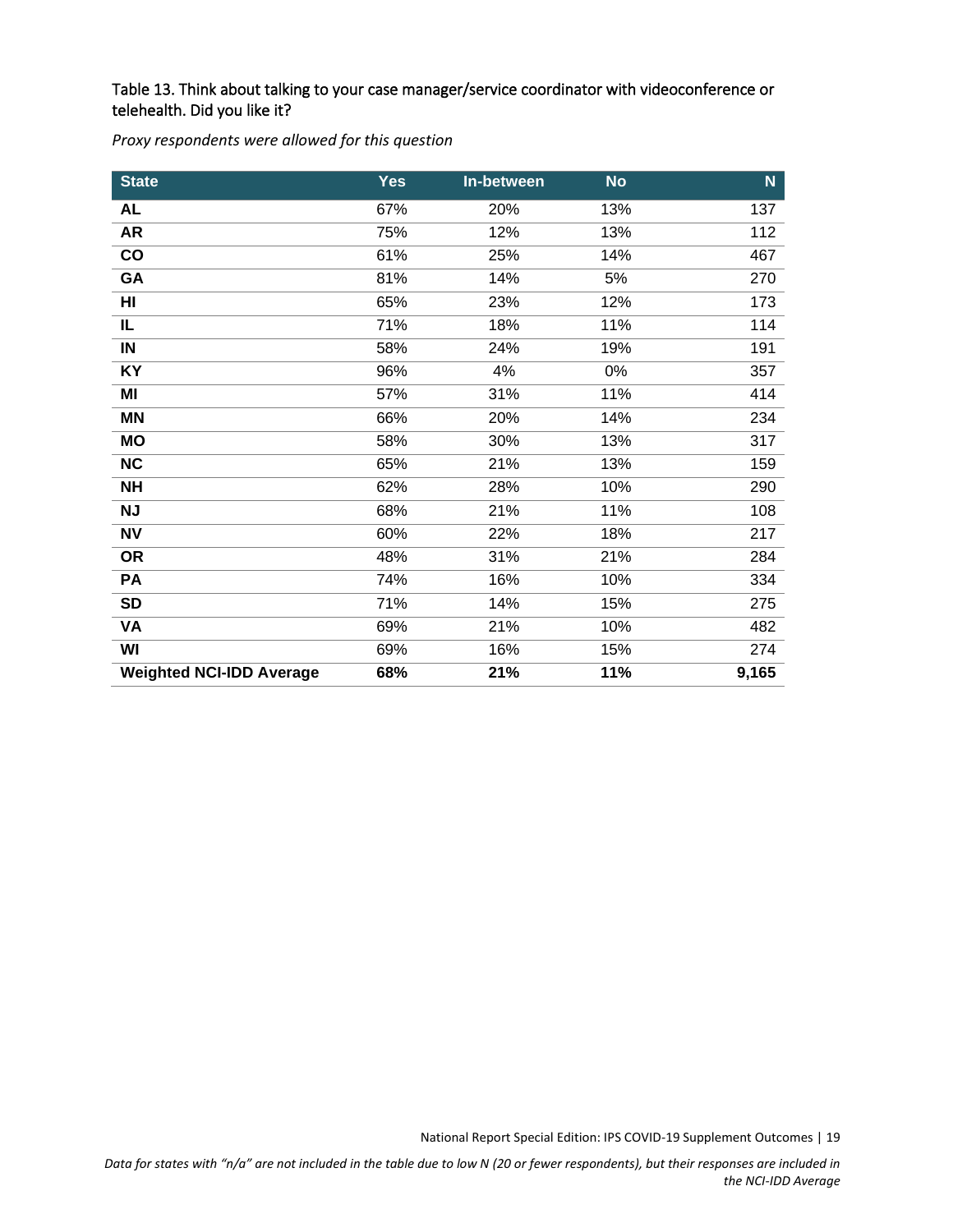<span id="page-20-0"></span>Table 14. Have you ever talked to any health professionals using videoconference/telehealth like Skype, Zoom or FaceTime? A "health professional" could be a doctor, nurse, therapist or specialist who provides health-related services.

*Proxy respondents were allowed for this question*

| <b>State</b>                    | <b>Yes</b> | <b>No</b> | N      |
|---------------------------------|------------|-----------|--------|
| AL                              | 30%        | 70%       | 376    |
| <b>AR</b>                       | 28%        | 72%       | 386    |
| co                              | 63%        | 37%       | 625    |
| GA                              | 55%        | 45%       | 386    |
| HI                              | 58%        | 42%       | 304    |
| IL                              | 40%        | 60%       | 310    |
| $\blacksquare$                  | 48%        | 52%       | 301    |
| KY                              | 87%        | 13%       | 378    |
| MI                              | 60%        | 40%       | 630    |
| <b>MN</b>                       | 49%        | 51%       | 381    |
| <b>MO</b>                       | 56%        | 44%       | 395    |
| <b>NC</b>                       | 45%        | 55%       | 419    |
| <b>NH</b>                       | 51%        | 49%       | 385    |
| <b>NJ</b>                       | 67%        | 33%       | 395    |
| <b>NV</b>                       | 43%        | 57%       | 391    |
| <b>OR</b>                       | 56%        | 44%       | 398    |
| PA                              | 48%        | 52%       | 620    |
| <b>SD</b>                       | 47%        | 53%       | 383    |
| VA                              | 62%        | 38%       | 703    |
| WI                              | 43%        | 57%       | 757    |
| <b>Weighted NCI-IDD Average</b> | 51%        | 49%       | 17,472 |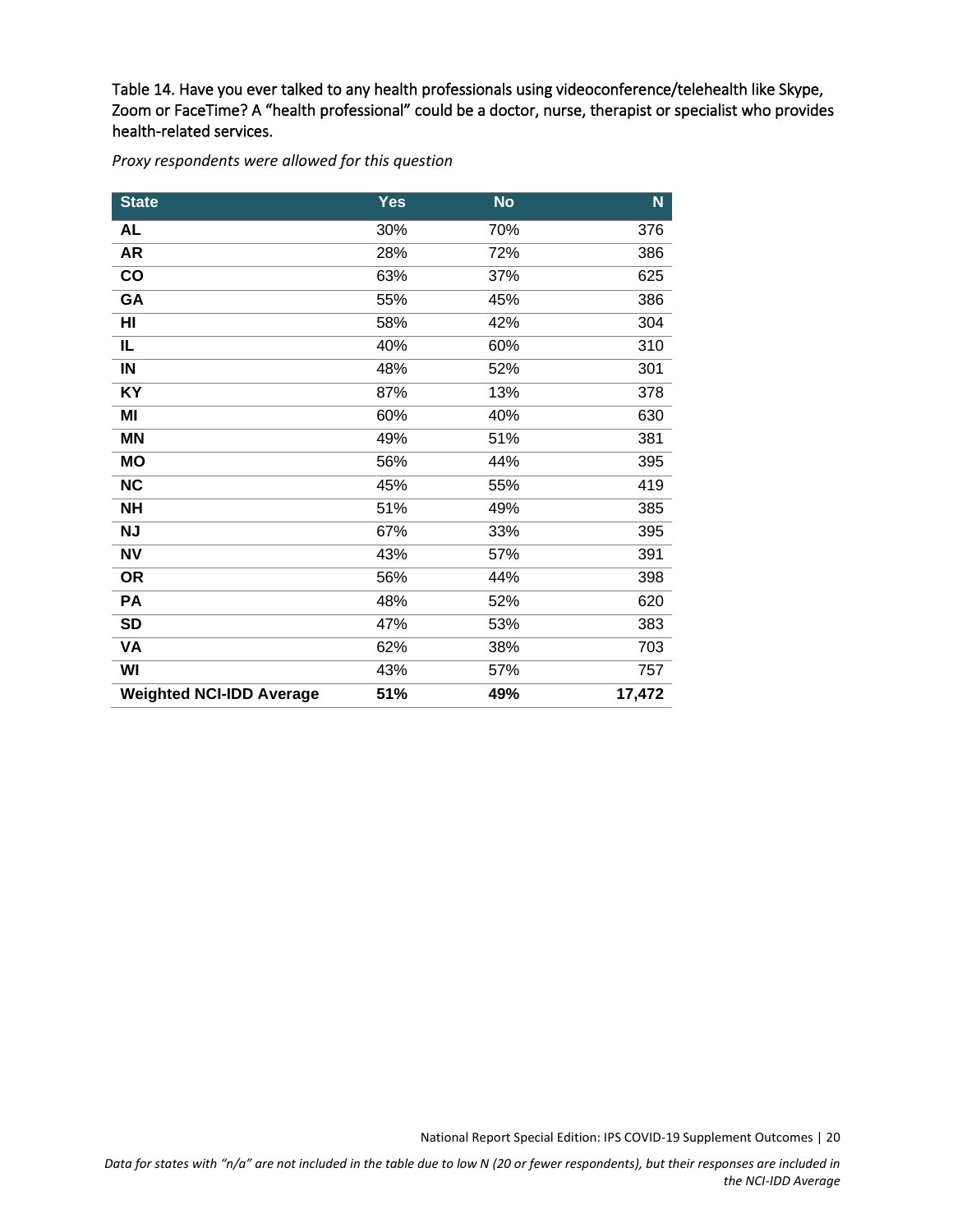<span id="page-21-0"></span>Table 15. Think about talking to health professionals with videoconference or telehealth. Did you like it? *Proxy respondents were allowed for this question*

| <b>State</b>                    | <b>Yes</b> | In-between | <b>No</b> | N.    |
|---------------------------------|------------|------------|-----------|-------|
| <b>AL</b>                       | 67%        | 21%        | 12%       | 109   |
| <b>AR</b>                       | 78%        | 7%         | 15%       | 105   |
| $\mathbf{co}$                   | 58%        | 28%        | 15%       | 377   |
| GA                              | 77%        | 18%        | 5%        | 205   |
| HI                              | 66%        | 23%        | 11%       | 165   |
| IL                              | 69%        | 21%        | 10%       | 108   |
| IN                              | 52%        | 27%        | 22%       | 130   |
| <b>KY</b>                       | 94%        | 5%         | 1%        | 320   |
| MI                              | 54%        | 33%        | 12%       | 361   |
| ΜN                              | 62%        | 17%        | 21%       | 167   |
| <b>MO</b>                       | 55%        | 29%        | 16%       | 206   |
| <b>NC</b>                       | 64%        | 20%        | 16%       | 183   |
| <b>NH</b>                       | 56%        | 31%        | 13%       | 192   |
| <b>NJ</b>                       | 58%        | 32%        | 10%       | 237   |
| <b>NV</b>                       | 57%        | 18%        | 25%       | 162   |
| <b>OR</b>                       | 50%        | 29%        | 21%       | 205   |
| PA                              | 68%        | 20%        | 13%       | 265   |
| <b>SD</b>                       | 68%        | 19%        | 14%       | 177   |
| VA                              | 64%        | 22%        | 14%       | 420   |
| WI                              | 62%        | 20%        | 18%       | 311   |
| <b>Weighted NCI-IDD Average</b> | 64%        | 23%        | 13%       | 8,216 |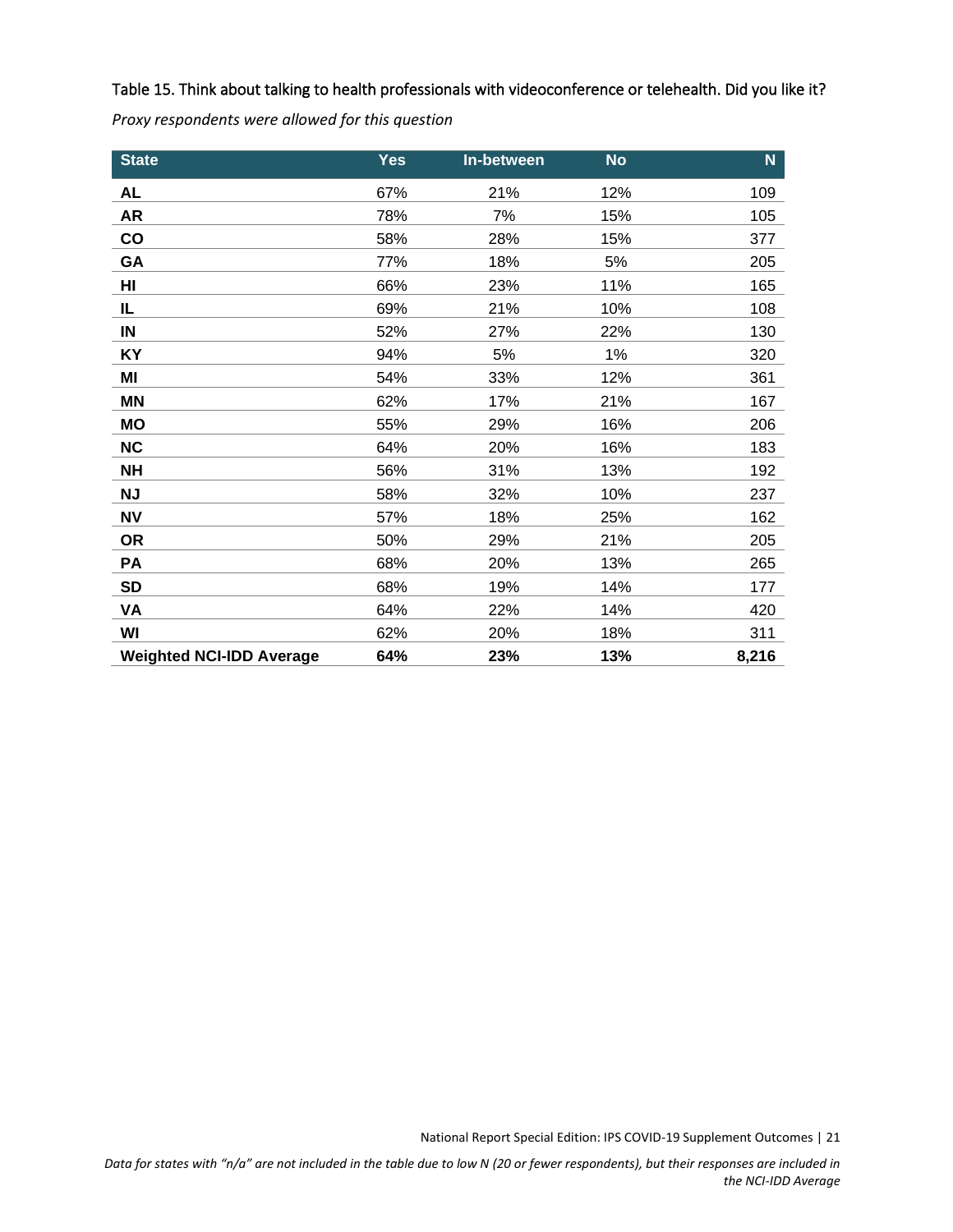#### Table 16. Since the start of COVID time, did you do any of the following services using videoconference technology like Skype, Zoom or FaceTime?

*Proxy respondents were allowed for this question; categories are not mutually exclusive.* 

<span id="page-22-0"></span>

| <b>State</b>                    | Job coaching, job skills,<br>other employment<br>related activity | <b>Social groups</b><br>organized by day<br>program | <b>Exercise or</b><br>physical<br>activity | <b>Life skills</b><br>(cooking, other<br>self-care) | Other <sup>4</sup> | N      |
|---------------------------------|-------------------------------------------------------------------|-----------------------------------------------------|--------------------------------------------|-----------------------------------------------------|--------------------|--------|
| <b>AL</b>                       | 7%                                                                | 27%                                                 | 20%                                        | 19%                                                 | 18%                | 167    |
| <b>AR</b>                       | 0%                                                                | 3%                                                  | 3%                                         | 1%                                                  | 86%                | 147    |
| $\mathsf{co}$                   | 10%                                                               | 44%                                                 | 24%                                        | 20%                                                 | 39%                | 517    |
| GA                              | $5%$                                                              | 43%                                                 | 26%                                        | 19%                                                 | 16%                | 329    |
| H <sub>II</sub>                 | 3%                                                                | 17%                                                 | 16%                                        | 3%                                                  | 46%                | 248    |
| IL                              | 4%                                                                | 21%                                                 | 16%                                        | 9%                                                  | 29%                | 187    |
| IN                              | 3%                                                                | 7%                                                  | 5%                                         | 2%                                                  | 60%                | 214    |
| KY                              | 3%                                                                | 81%                                                 | 17%                                        | 11%                                                 | 3%                 | 242    |
| MI                              | 5%                                                                | 17%                                                 | 11%                                        | 8%                                                  | 56%                | 310    |
| <b>MN</b>                       | 6%                                                                | 18%                                                 | 12%                                        | 9%                                                  | 6%                 | 324    |
| <b>MO</b>                       | 5%                                                                | 10%                                                 | 6%                                         | 4%                                                  | 23%                | 256    |
| NC                              | 4%                                                                | 29%                                                 | 28%                                        | 13%                                                 | 45%                | 161    |
| <b>NH</b>                       | 9%                                                                | 42%                                                 | 27%                                        | 26%                                                 | 32%                | 269    |
| <b>NJ</b>                       | 9%                                                                | 56%                                                 | 29%                                        | 22%                                                 | 33%                | 317    |
| <b>NV</b>                       | 4%                                                                | 10%                                                 | 10%                                        | 5%                                                  | 31%                | 284    |
| <b>OR</b>                       | 27%                                                               | 27%                                                 | 16%                                        | 21%                                                 | 15%                | 164    |
| PA                              | $5%$                                                              | 24%                                                 | 14%                                        | 9%                                                  | 36%                | 365    |
| <b>SD</b>                       | 11%                                                               | 63%                                                 | 18%                                        | 25%                                                 | 17%                | 163    |
| <b>VA</b>                       | 9%                                                                | 27%                                                 | 10%                                        | 6%                                                  | 48%                | 231    |
| WI                              | 9%                                                                | 17%                                                 | 12%                                        | 8%                                                  | 28%                | 430    |
| <b>Weighted NCI-IDD Average</b> | 9%                                                                | 36%                                                 | 20%                                        | 15%                                                 | 32%                | 11,207 |

<sup>4</sup> The "Other" response includes a write-in option, for this report, the write-in responses were not analyzed.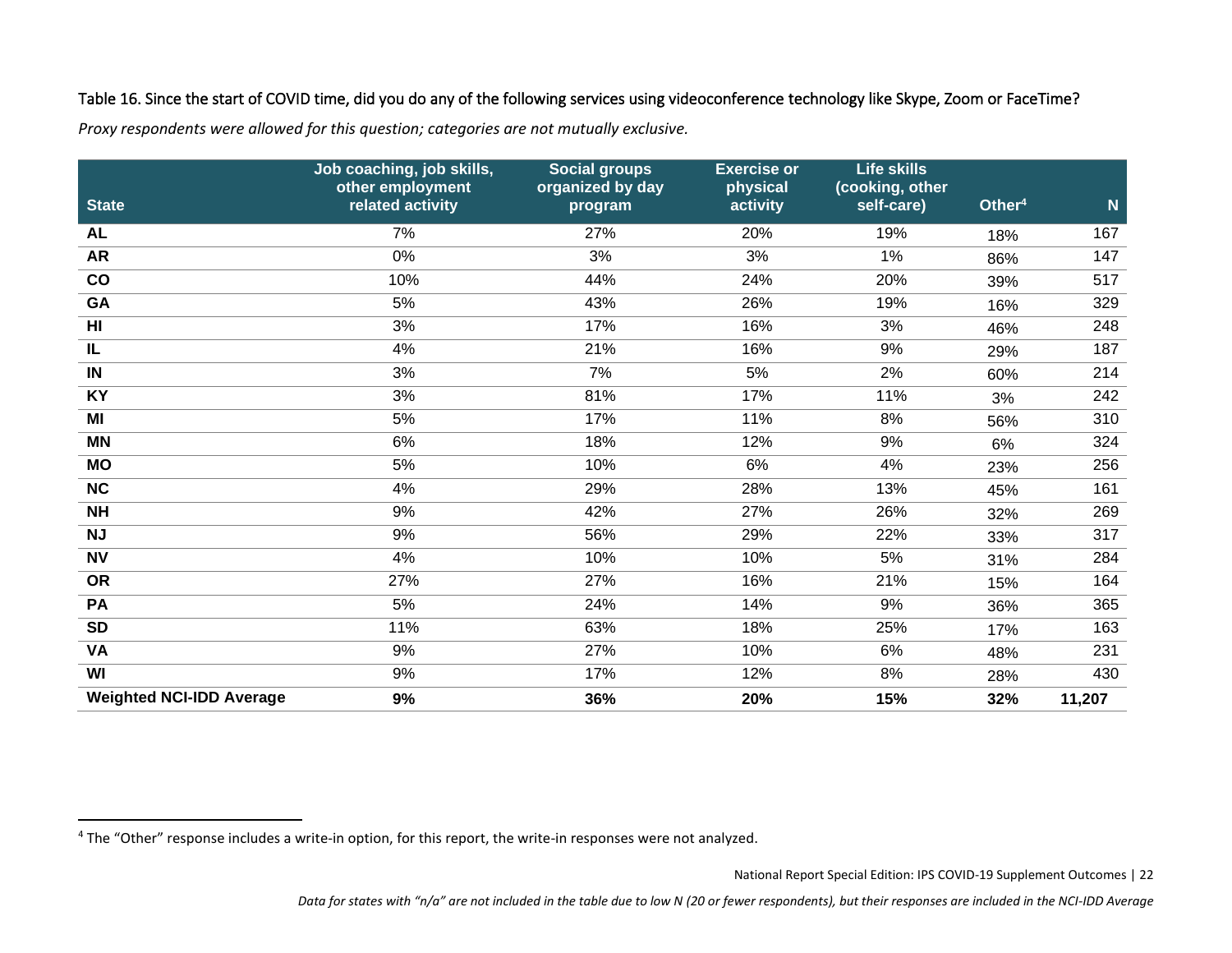<span id="page-23-0"></span>Table 17. If you did any services over videoconference or telehealth, did you like doing services over video conference or telehealth?

*Proxy respondents were allowed for this question*

| <b>State</b>                    | <b>Yes</b> | In-between | <b>No</b> | $\mathsf{N}$ |
|---------------------------------|------------|------------|-----------|--------------|
| <b>AL</b>                       | 41%        | 14%        | 45%       | 235          |
| <b>AR</b>                       | 55%        | 6%         | 39%       | 87           |
| $\mathbf{co}$                   | 52%        | 30%        | 19%       | 421          |
| GA                              | 76%        | 13%        | 10%       | 220          |
| HI                              | 51%        | 25%        | 24%       | 199          |
| IL                              | 45%        | 13%        | 42%       | 156          |
| $\blacksquare$                  | 34%        | 23%        | 43%       | 190          |
| KY                              | 88%        | 10%        | 3%        | 226          |
| ΜI                              | 49%        | 31%        | 20%       | 219          |
| <b>MN</b>                       | 57%        | 19%        | 24%       | 125          |
| <b>MO</b>                       | 44%        | 31%        | 25%       | 142          |
| <b>NC</b>                       | 62%        | 16%        | 22%       | 144          |
| <b>NH</b>                       | 48%        | 28%        | 24%       | 207          |
| <b>NJ</b>                       | 49%        | 31%        | 19%       | 281          |
| <b>NV</b>                       | 41%        | 14%        | 45%       | 166          |
| <b>OR</b>                       | 55%        | 21%        | 24%       | 114          |
| PA                              | 63%        | 18%        | 20%       | 257          |
| <b>SD</b>                       | 65%        | 13%        | 22%       | 172          |
| VA                              | 64%        | 19%        | 17%       | 194          |
| WI                              | 59%        | 19%        | 22%       | 269          |
| <b>Weighted NCI-IDD Average</b> | 57%        | 21%        | 22%       | 9,137        |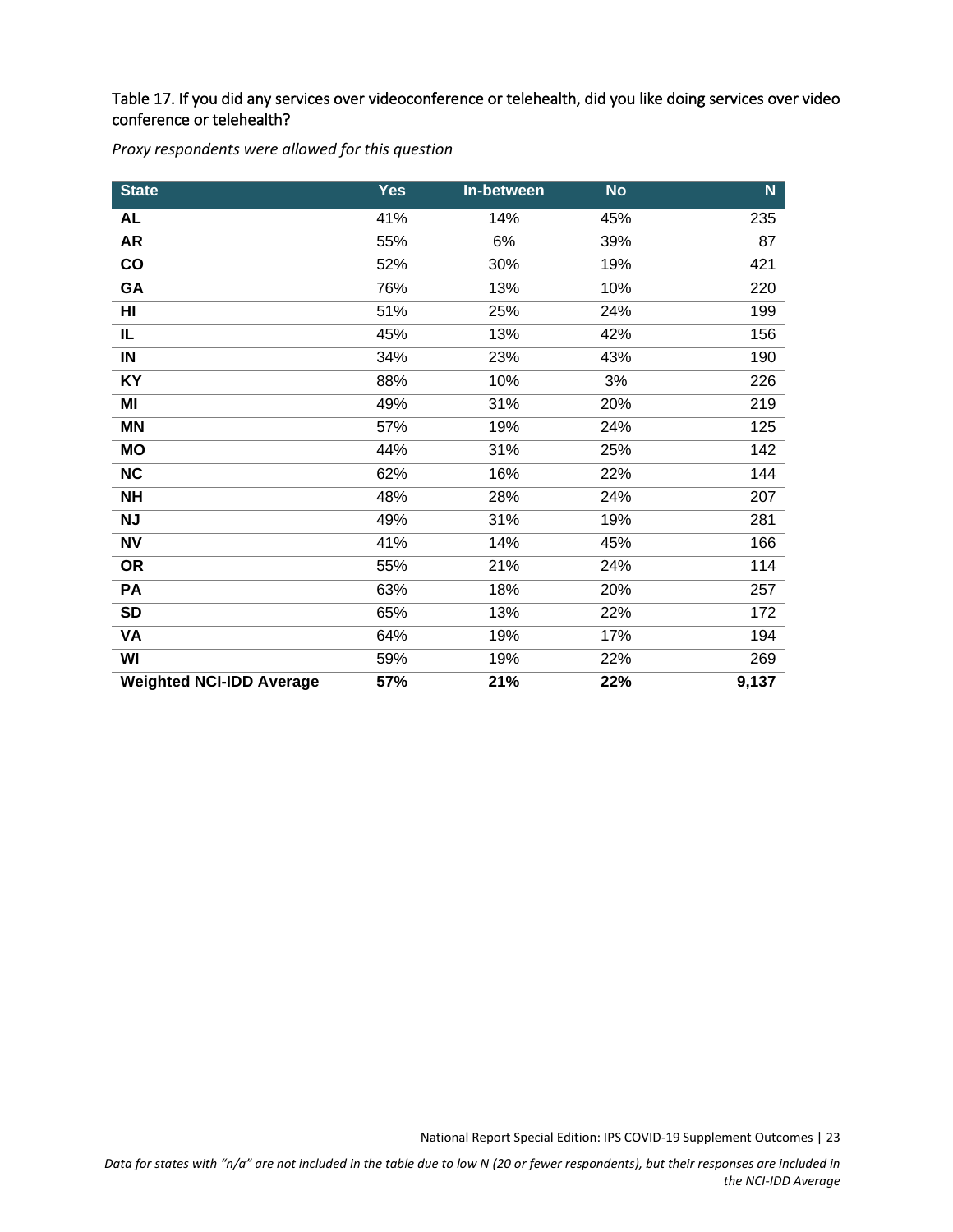## *Support*

#### <span id="page-24-1"></span><span id="page-24-0"></span>Table 18. Since COVID time started, have you talked to your case manager/service coordinator enough?

*Proxy respondents were allowed for this question*

|                                 |            | <b>Sometimes wanted</b> |           |           |
|---------------------------------|------------|-------------------------|-----------|-----------|
| <b>State</b>                    | <b>Yes</b> | to talk more            | <b>No</b> | ${\bf N}$ |
| AL                              | 66%        | 17%                     | 17%       | 366       |
| <b>AR</b>                       | 89%        | 2%                      | 9%        | 387       |
| co                              | 78%        | 12%                     | 10%       | 627       |
| GA                              | 88%        | 4%                      | 8%        | 389       |
| HI                              | 83%        | 6%                      | 11%       | 304       |
| IL                              | 90%        | 4%                      | 6%        | 293       |
| IN                              | 89%        | 5%                      | 6%        | 299       |
| KY                              | 98%        | 1%                      | 1%        | 381       |
| MI                              | 91%        | 5%                      | 4%        | 626       |
| <b>MN</b>                       | 74%        | 8%                      | 18%       | 355       |
| <b>MO</b>                       | 92%        | 6%                      | 2%        | 391       |
| <b>NC</b>                       | 83%        | 2%                      | 16%       | 404       |
| <b>NH</b>                       | 83%        | 9%                      | 8%        | 374       |
| <b>NJ</b>                       | 84%        | 6%                      | 10%       | 374       |
| <b>NV</b>                       | 65%        | 13%                     | 22%       | 389       |
| <b>OR</b>                       | 88%        | 3%                      | 9%        | 391       |
| <b>PA</b>                       | 90%        | 4%                      | 6%        | 613       |
| <b>SD</b>                       | 80%        | 10%                     | 10%       | 387       |
| VA                              | 91%        | 3%                      | 6%        | 700       |
| WI                              | 88%        | 4%                      | 7%        | 740       |
| <b>Weighted NCI-IDD Average</b> | 83%        | 6%                      | 11%       | 17,085    |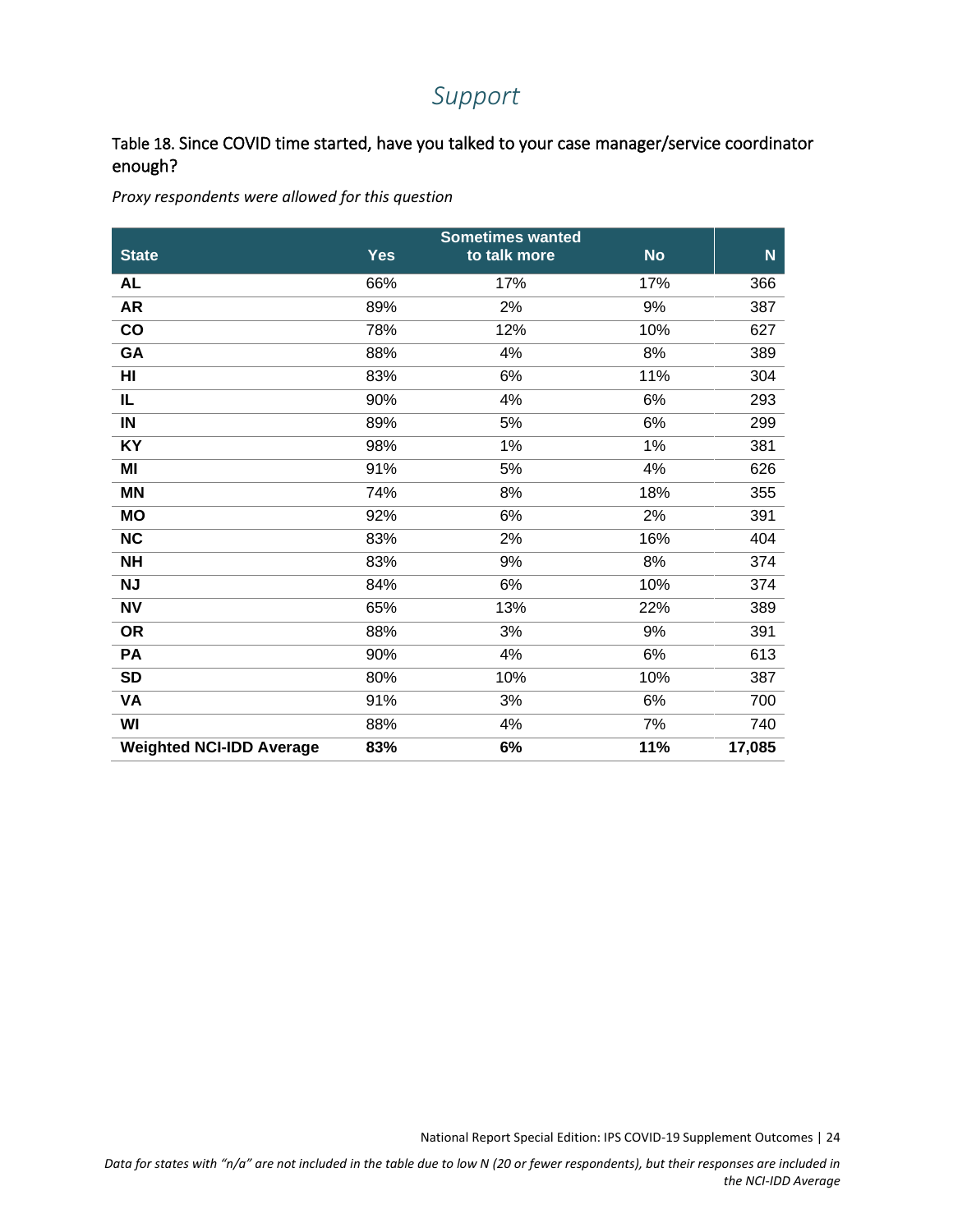#### <span id="page-25-0"></span>Table 19. Since COVID time started, have there been times when you didn't have the help you needed?

| <b>State</b>                    | Yes, often | Yes, sometimes | <b>No</b> | $\mathbf N$ |
|---------------------------------|------------|----------------|-----------|-------------|
| <b>AL</b>                       | 10%        | 7%             | 83%       | 376         |
| <b>AR</b>                       | 8%         | 6%             | 86%       | 387         |
| co                              | 11%        | 14%            | 75%       | 625         |
| GA                              | 11%        | 4%             | 85%       | 398         |
| HI                              | 7%         | 9%             | 85%       | 306         |
| IL                              | 12%        | 4%             | 84%       | 316         |
| IN                              | 8%         | 11%            | 81%       | 317         |
| KY                              | $1\%$      | 1%             | 98%       | 387         |
| ΜI                              | 13%        | 15%            | 72%       | 624         |
| <b>MN</b>                       | 12%        | 18%            | 70%       | 380         |
| <b>MO</b>                       | 10%        | 8%             | 82%       | 396         |
| NC                              | 6%         | 10%            | 84%       | 424         |
| <b>NH</b>                       | 6%         | 12%            | 82%       | 376         |
| <b>NJ</b>                       | 8%         | 15%            | 77%       | 385         |
| <b>NV</b>                       | 15%        | 11%            | 74%       | 383         |
| <b>OR</b>                       | 6%         | 14%            | 80%       | 390         |
| <b>PA</b>                       | 4%         | 9%             | 86%       | 619         |
| <b>SD</b>                       | 13%        | 10%            | 76%       | 387         |
| VA                              | 8%         | 10%            | 82%       | 690         |
| WI                              | 5%         | 8%             | 87%       | 756         |
| <b>Weighted NCI-IDD Average</b> | 8%         | 9%             | 83%       | 17,397      |

*Proxy respondents were allowed for this question*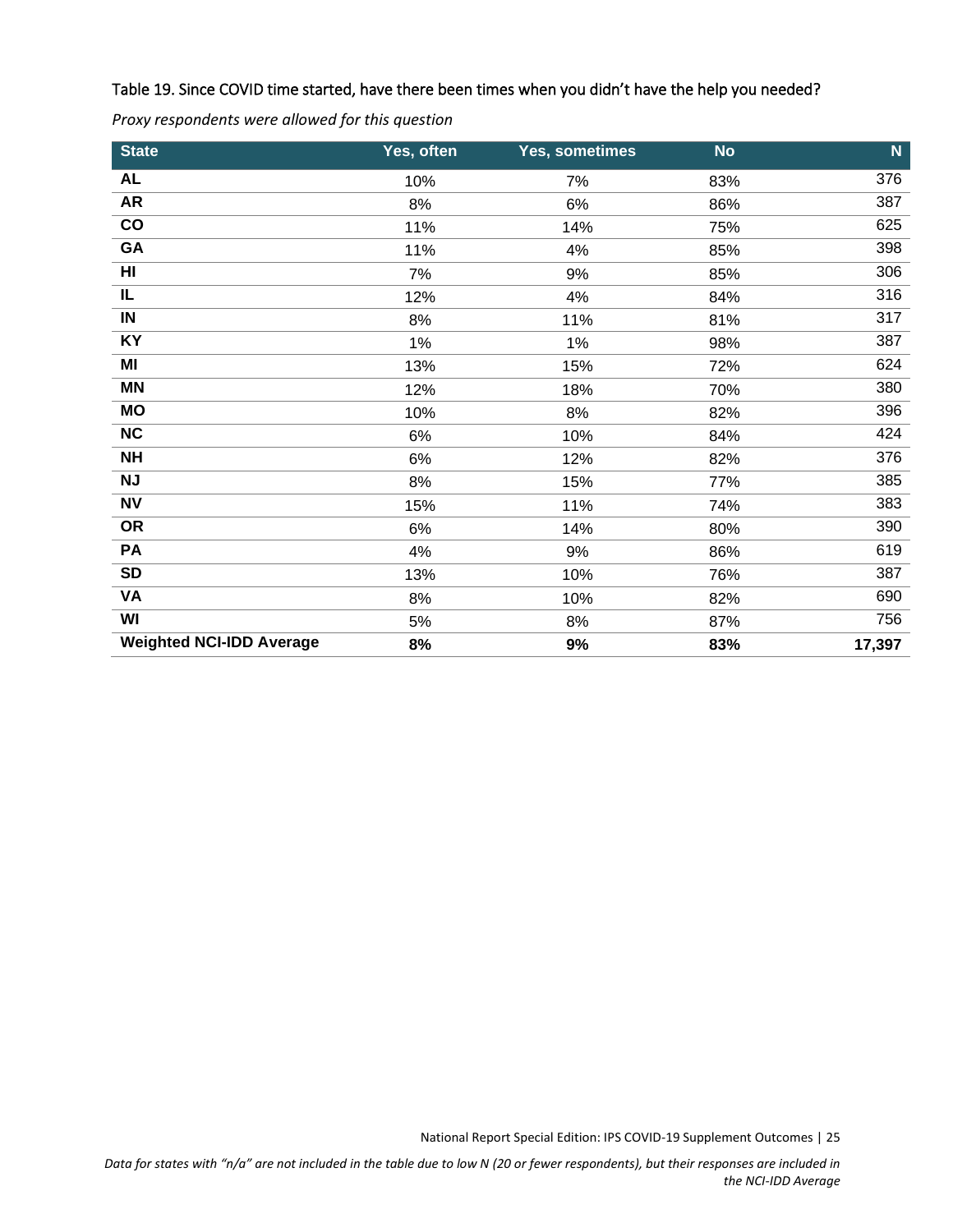## *Health and Safety*

#### <span id="page-26-1"></span><span id="page-26-0"></span>Table 20. Do you need more help or reminders to wash your hands regularly during the day?

*Proxy respondents were allowed for this question*

| <b>State</b>                    | Yes, needs more<br>help or reminders to<br>do this | No, does not need<br>more help or<br>reminders to do this | $\mathbf N$ |
|---------------------------------|----------------------------------------------------|-----------------------------------------------------------|-------------|
| <b>AL</b>                       | 62%                                                | 38%                                                       | 383         |
| <b>AR</b>                       | 35%                                                | 65%                                                       | 389         |
| co                              | 47%                                                | 53%                                                       | 627         |
| GA                              | 51%                                                | 49%                                                       | 403         |
| HI                              | 54%                                                | 46%                                                       | 306         |
| IL                              | 43%                                                | 57%                                                       | 322         |
| IN                              | 32%                                                | 68%                                                       | 307         |
| KY                              | 47%                                                | 53%                                                       | 384         |
| ΜI                              | 56%                                                | 44%                                                       | 634         |
| <b>MN</b>                       | 45%                                                | 55%                                                       | 381         |
| <b>MO</b>                       | 45%                                                | 55%                                                       | 401         |
| <b>NC</b>                       | 52%                                                | 48%                                                       | 426         |
| <b>NH</b>                       | 37%                                                | 63%                                                       | 385         |
| <b>NJ</b>                       | 48%                                                | 52%                                                       | 393         |
| <b>NV</b>                       | 37%                                                | 63%                                                       | 390         |
| <b>OR</b>                       | 45%                                                | 55%                                                       | 405         |
| PA                              | 39%                                                | 61%                                                       | 631         |
| <b>SD</b>                       | 39%                                                | 61%                                                       | 400         |
| VA                              | 52%                                                | 48%                                                       | 708         |
| WI                              | 38%                                                | 62%                                                       | 755         |
| <b>Weighted NCI-IDD Average</b> | 47%                                                | 53%                                                       | 17,612      |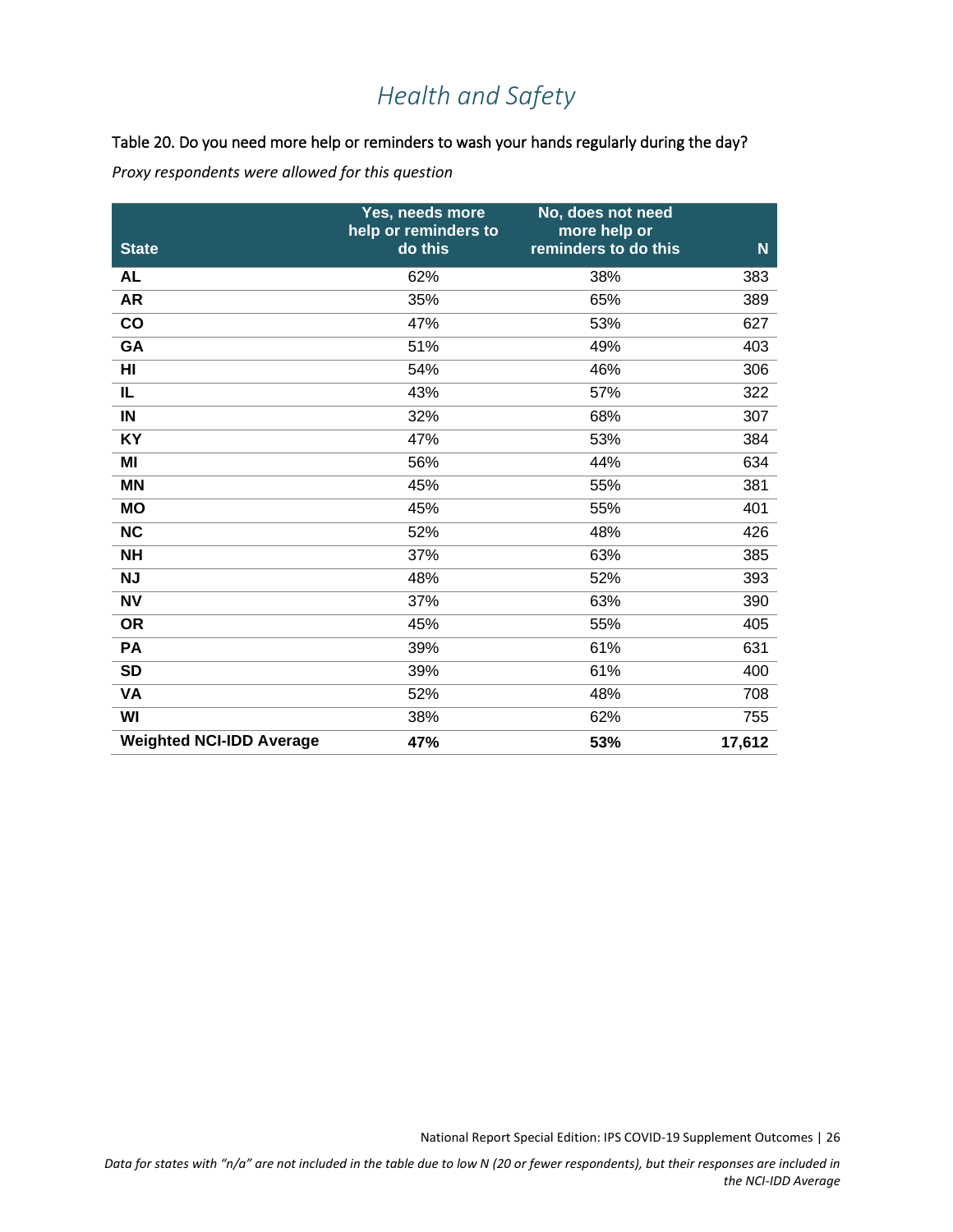#### <span id="page-27-0"></span>Table 21. Do you need more help or reminders to wear a mask when you go outside or to places where other people are?

*Proxy respondents were allowed for this question*

| <b>State</b>                    | Yes, needs more help<br>or reminders to do this | No, does not need<br>more help or reminders<br>to do this | $\mathbf N$ |
|---------------------------------|-------------------------------------------------|-----------------------------------------------------------|-------------|
| <b>AL</b>                       | 61%                                             | 39%                                                       | 383         |
| <b>AR</b>                       | 36%                                             | 64%                                                       | 390         |
| co                              | 41%                                             | 59%                                                       | 626         |
| GA                              | 49%                                             | 51%                                                       | 404         |
| HI                              | 55%                                             | 45%                                                       | 307         |
| IL                              | 42%                                             | 58%                                                       | 324         |
| IN                              | 29%                                             | 71%                                                       | 315         |
| <b>KY</b>                       | 49%                                             | 51%                                                       | 386         |
| MI                              | 54%                                             | 46%                                                       | 624         |
| <b>MN</b>                       | 45%                                             | 55%                                                       | 375         |
| <b>MO</b>                       | 45%                                             | 55%                                                       | 400         |
| <b>NC</b>                       | 48%                                             | 52%                                                       | 423         |
| <b>NH</b>                       | 32%                                             | 68%                                                       | 383         |
| <b>NJ</b>                       | 49%                                             | 51%                                                       | 396         |
| <b>NV</b>                       | 37%                                             | 63%                                                       | 385         |
| <b>OR</b>                       | 43%                                             | 57%                                                       | 400         |
| PA                              | 39%                                             | 61%                                                       | 633         |
| <b>SD</b>                       | 48%                                             | 52%                                                       | 396         |
| VA                              | 50%                                             | 50%                                                       | 699         |
| WI                              | 32%                                             | 68%                                                       | 746         |
| <b>Weighted NCI-IDD Average</b> | 45%                                             | 55%                                                       | 17,551      |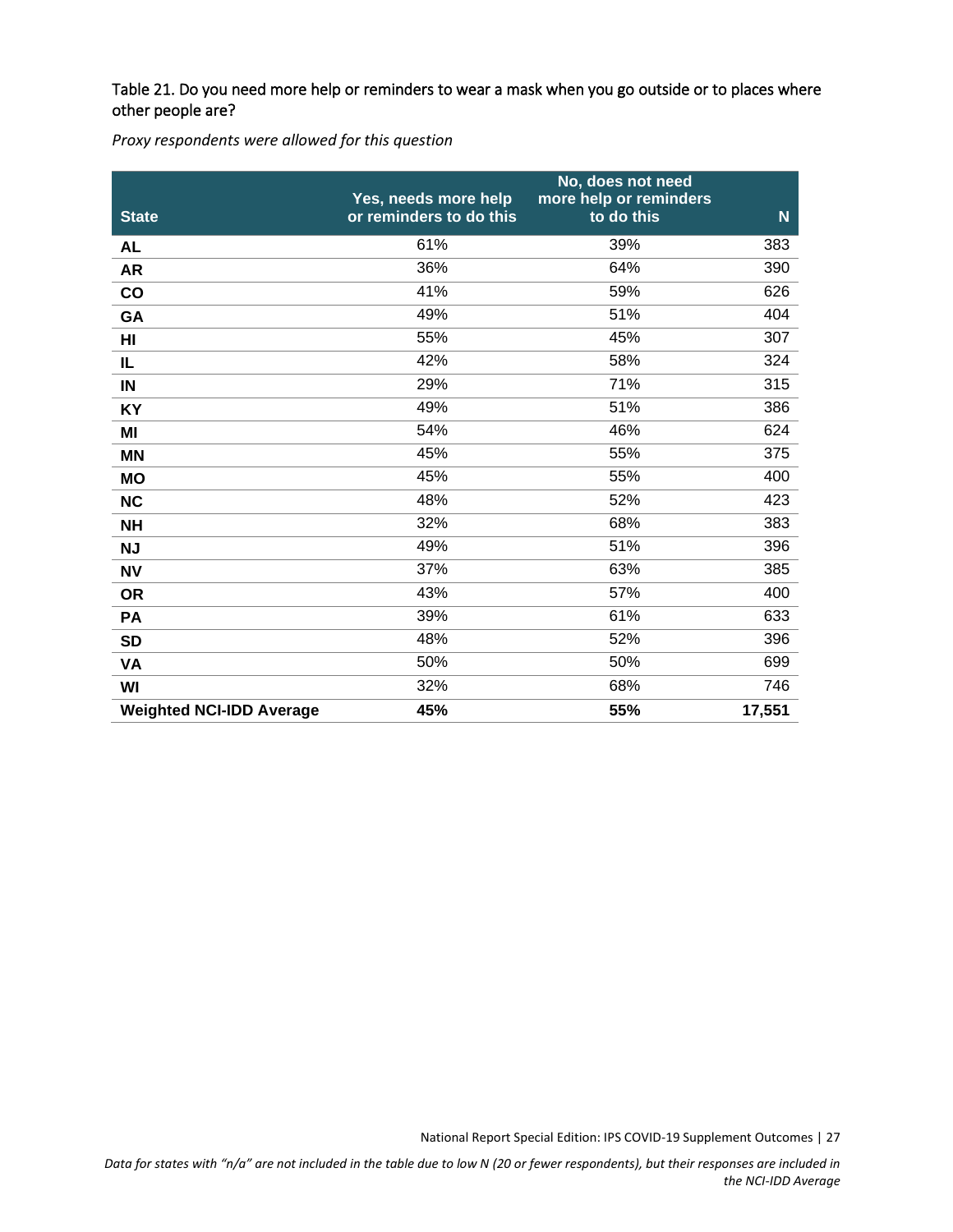#### <span id="page-28-0"></span>Table 22. Is there always a clean mask for you to use when you want or need one?

*Proxy respondents were allowed for this question*

| <b>State</b>                    | <b>Yes</b> | <b>Sometimes</b> | <b>No</b> | $\mathbf N$ |
|---------------------------------|------------|------------------|-----------|-------------|
| <b>AL</b>                       | 98%        | 1%               | 1%        | 382         |
| <b>AR</b>                       | 98%        | 1%               | 1%        | 390         |
| co                              | 99%        | 1%               | 0%        | 626         |
| GA                              | 99%        | 1%               | 0%        | 403         |
| HI                              | 98%        | 1%               | 1%        | 309         |
| IL                              | 98%        | 1%               | 1%        | 329         |
| IN                              | 99%        | 1%               | 0%        | 294         |
| KY                              | 99%        | 1%               | 0%        | 384         |
| MI                              | 98%        | 1%               | 1%        | 633         |
| <b>MN</b>                       | 98%        | 1%               | 1%        | 381         |
| <b>MO</b>                       | 99%        | 1%               | 1%        | 400         |
| <b>NC</b>                       | 99%        | $0\%$            | 1%        | 423         |
| <b>NH</b>                       | 98%        | 1%               | 0%        | 385         |
| NJ                              | 99%        | 0%               | 1%        | 395         |
| <b>NV</b>                       | 95%        | 3%               | 2%        | 393         |
| <b>OR</b>                       | 99%        | 1%               | 0%        | 399         |
| PA                              | 99%        | $0\%$            | 1%        | 630         |
| <b>SD</b>                       | 97%        | 3%               | 0%        | 391         |
| VA                              | 99%        | 1%               | 1%        | 707         |
| WI                              | 98%        | 1%               | 1%        | 752         |
| <b>Weighted NCI-IDD Average</b> | 98%        | 1%               | 1%        | 17,599      |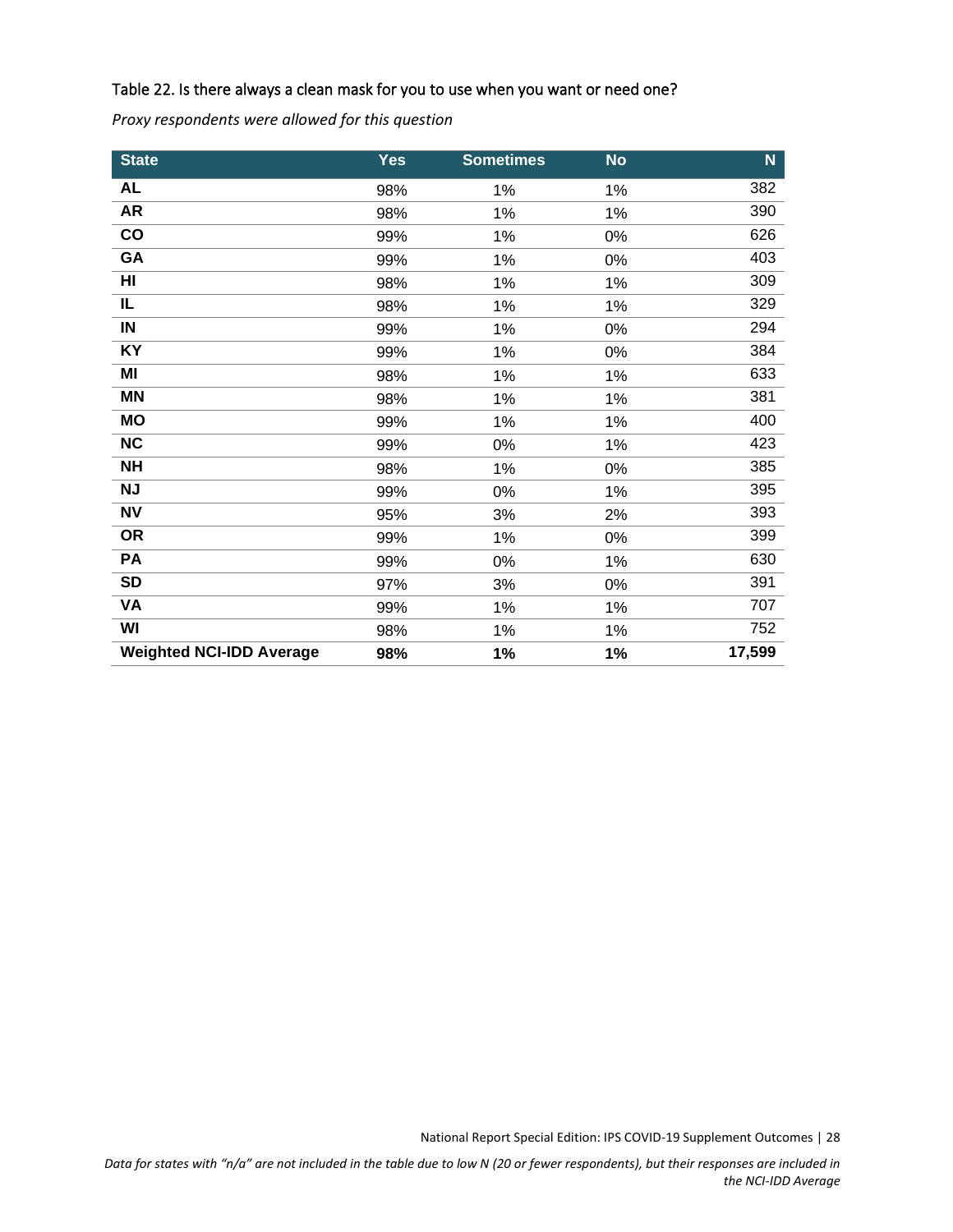#### <span id="page-29-0"></span>Table 23. Do you need more help or reminders to stay far enough away from people when you're out in the community, so germs don't spread?

*Proxy respondents were allowed for this question*

| <b>State</b>                    | Yes, needs more help or<br>reminders to do this | No, does not need more<br>help or reminders to do<br>this | $\mathsf{N}$ |
|---------------------------------|-------------------------------------------------|-----------------------------------------------------------|--------------|
| <b>AL</b>                       | 63%                                             | 37%                                                       | 382          |
| <b>AR</b>                       | 35%                                             | 65%                                                       | 388          |
| co                              | 46%                                             | 54%                                                       | 622          |
| GA                              | 52%                                             | 48%                                                       | 404          |
| HI                              | 60%                                             | 40%                                                       | 303          |
| IL                              | 42%                                             | 58%                                                       | 323          |
| $\blacksquare$                  | 33%                                             | 67%                                                       | 303          |
| KY                              | 48%                                             | 52%                                                       | 387          |
| MI                              | 57%                                             | 43%                                                       | 624          |
| <b>MN</b>                       | 46%                                             | 54%                                                       | 375          |
| <b>MO</b>                       | 47%                                             | 53%                                                       | 400          |
| <b>NC</b>                       | 51%                                             | 49%                                                       | 424          |
| <b>NH</b>                       | 36%                                             | 64%                                                       | 376          |
| <b>NJ</b>                       | 51%                                             | 49%                                                       | 392          |
| <b>NV</b>                       | 37%                                             | 63%                                                       | 390          |
| <b>OR</b>                       | 46%                                             | 54%                                                       | 396          |
| PA                              | 39%                                             | 61%                                                       | 630          |
| <b>SD</b>                       | 43%                                             | 57%                                                       | 390          |
| VA                              | 53%                                             | 47%                                                       | 707          |
| WI                              | 39%                                             | 61%                                                       | 755          |
| <b>Weighted NCI-IDD Average</b> | 48%                                             | 52%                                                       | 17,521       |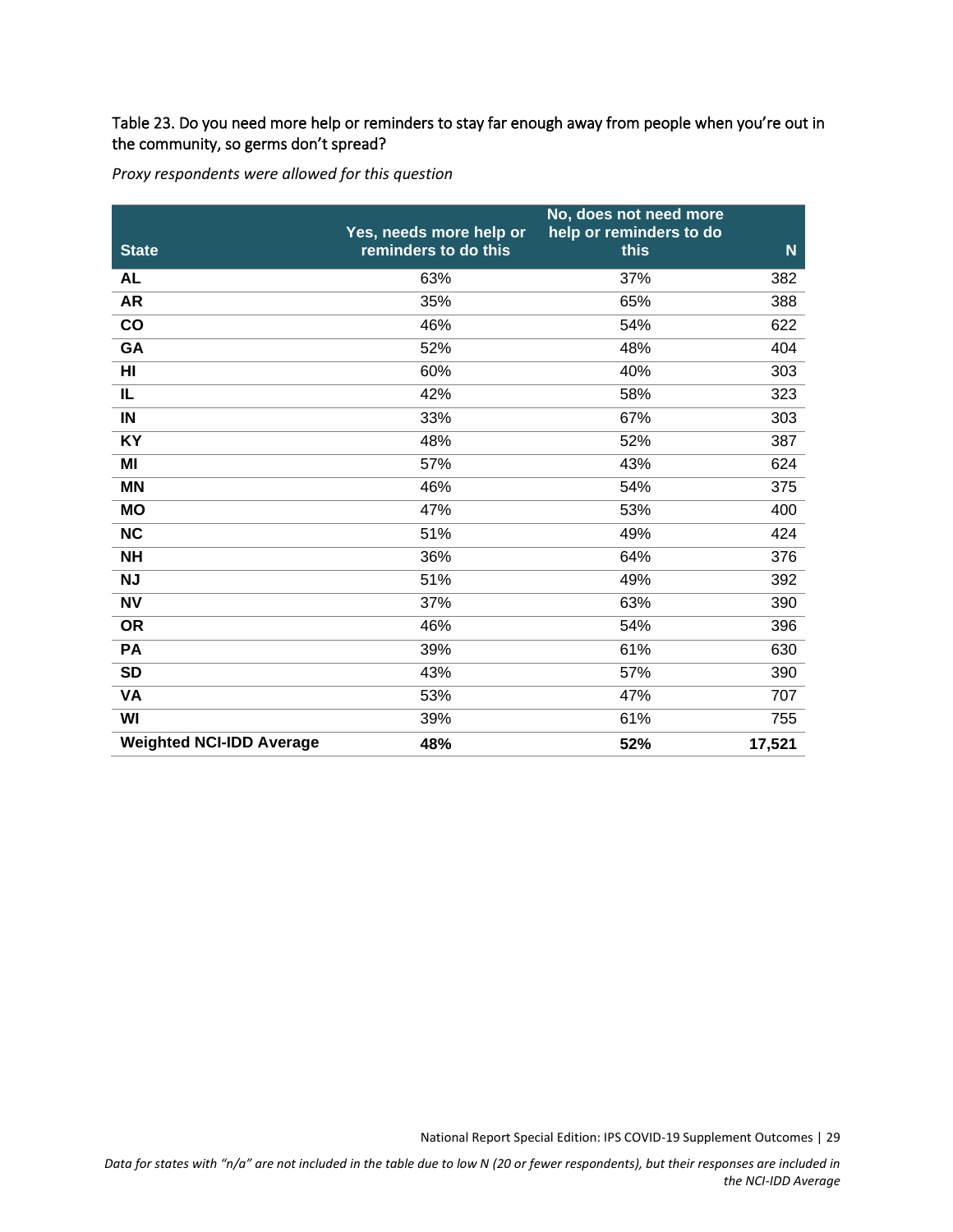#### <span id="page-30-0"></span>Table 24. Since COVID time started, have your staff used personal protective equipment (PPE)?

| <b>State</b>                    | Yes, all staff<br>always | Some staff or<br>sometimes | They used to,<br>but don't<br>anymore | No, no staff,<br>never | $\mathsf{N}$ |
|---------------------------------|--------------------------|----------------------------|---------------------------------------|------------------------|--------------|
| <b>AL</b>                       | 83%                      | 11%                        | 1%                                    | 6%                     | 356          |
| <b>AR</b>                       | 87%                      | 10%                        | 1%                                    | 2%                     | 356          |
| co                              | 94%                      | 2%                         | 1%                                    | 2%                     | 561          |
| GA                              | 96%                      | 3%                         | 1%                                    | 0%                     | 392          |
| HI                              | 88%                      | 5%                         | 3%                                    | 5%                     | 225          |
| $\overline{\mathsf{IL}}$        | 96%                      | 2%                         | 1%                                    | $1\%$                  | 267          |
| IN                              | 94%                      | 3%                         | 1%                                    | 2%                     | 289          |
| KY                              | 10%                      | 12%                        | 75%                                   | 2%                     | 377          |
| MI                              | 82%                      | 8%                         | 4%                                    | 6%                     | 512          |
| <b>MN</b>                       | 92%                      | 3%                         | 3%                                    | 2%                     | 351          |
| <b>MO</b>                       | 87%                      | 9%                         | 2%                                    | 2%                     | 362          |
| <b>NC</b>                       | 84%                      | 10%                        | 3%                                    | 3%                     | 381          |
| <b>NH</b>                       | 81%                      | 11%                        | 5%                                    | 3%                     | 259          |
| <b>NJ</b>                       | 89%                      | 6%                         | 4%                                    | 1%                     | 309          |
| <b>NV</b>                       | 86%                      | 12%                        | 1%                                    | 1%                     | 368          |
| <b>OR</b>                       | 76%                      | 12%                        | 8%                                    | 3%                     | 286          |
| PA                              | 93%                      | 4%                         | 0%                                    | 2%                     | 504          |
| <b>SD</b>                       | 93%                      | 6%                         | 0%                                    | 1%                     | 384          |
| VA                              | 81%                      | 12%                        | 4%                                    | 2%                     | 587          |
| WI                              | 74%                      | 11%                        | 9%                                    | 6%                     | 559          |
| <b>Weighted NCI-IDD Average</b> | 85%                      | 6%                         | 5%                                    | 4%                     | 13,695       |

*Proxy respondents were allowed for this question*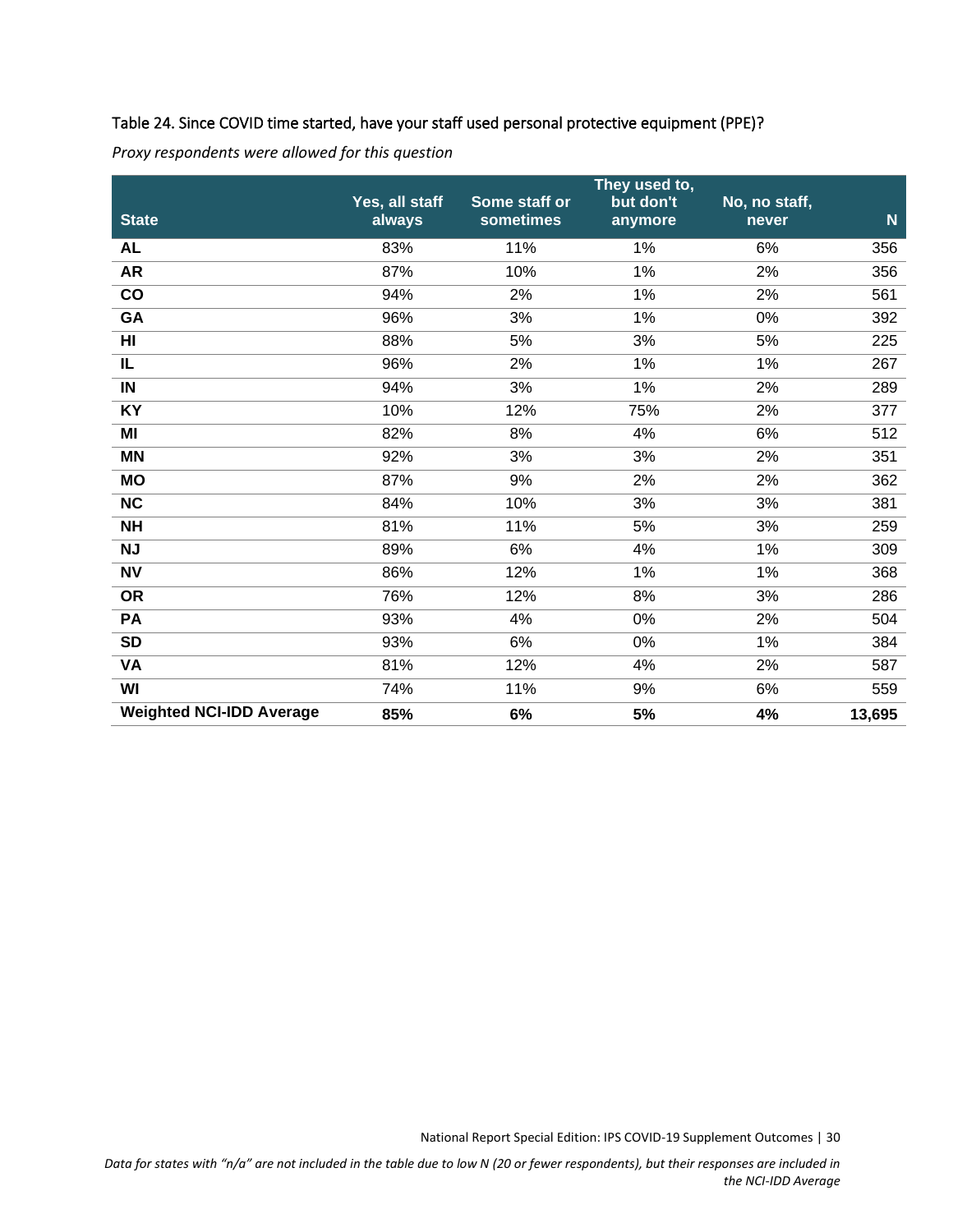## *Personal Experience*

#### <span id="page-31-1"></span><span id="page-31-0"></span>Table 25. Did the level of needed behavior support change when the person's routine changed as a result of the COVID-19 pandemic?

*Of those needing behavior support. Information may have been obtained through state records*

| <b>State</b>                    | No, person's<br>need for<br>support did<br>not change | Yes, person<br>needed<br>more<br>support for<br>behavior | Yes, person<br>needed less<br>support for<br>behavior | Yes, needs for some<br>behavior supports<br>changed, while needs<br>for other supports<br>stayed the same | N     |
|---------------------------------|-------------------------------------------------------|----------------------------------------------------------|-------------------------------------------------------|-----------------------------------------------------------------------------------------------------------|-------|
| <b>AL</b>                       | 88%                                                   | 9%                                                       | 0%                                                    | 3%                                                                                                        | 168   |
| <b>AR</b>                       | 64%                                                   | 20%                                                      | $1\%$                                                 | 15%                                                                                                       | 176   |
| $\overline{\text{co}}$          | 64%                                                   | 19%                                                      | 3%                                                    | 14%                                                                                                       | 343   |
| <b>FL</b>                       | 49%                                                   | 45%                                                      | 1%                                                    | 5%                                                                                                        | 112   |
| <b>GA</b>                       | 86%                                                   | 10%                                                      | 2%                                                    | 2%                                                                                                        | 130   |
|                                 |                                                       |                                                          |                                                       |                                                                                                           |       |
| HI                              | 98%                                                   | 2%                                                       | 0%                                                    | 0%                                                                                                        | 210   |
| IL                              | 63%                                                   | 18%                                                      | 3%                                                    | 17%                                                                                                       | 177   |
| $\blacksquare$                  | 77%                                                   | 14%                                                      | 3%                                                    | 6%                                                                                                        | 110   |
| KS                              | 46%                                                   | 29%                                                      | 2%                                                    | 22%                                                                                                       | 302   |
| <b>KY</b>                       | 61%                                                   | 24%                                                      | 4%                                                    | 11%                                                                                                       | 261   |
| MI                              | 63%                                                   | 19%                                                      | 0%                                                    | 19%                                                                                                       | 43    |
| <b>MO</b>                       | 70%                                                   | 20%                                                      | 2%                                                    | 8%                                                                                                        | 142   |
| $\overline{\text{NC}}$          | 51%                                                   | 27%                                                      | 1%                                                    | 21%                                                                                                       | 209   |
| <b>NE</b>                       | 54%                                                   | 17%                                                      | 8%                                                    | 21%                                                                                                       | 232   |
| <b>NH</b>                       | 56%                                                   | 14%                                                      | 3%                                                    | 27%                                                                                                       | 214   |
| <b>NJ</b>                       | 74%                                                   | 15%                                                      | 0%                                                    | 10%                                                                                                       | 222   |
| <b>NV</b>                       | 73%                                                   | 13%                                                      | 3%                                                    | 12%                                                                                                       | 199   |
| $\overline{OH}$                 | 84%                                                   | 10%                                                      | 3%                                                    | 4%                                                                                                        | 80    |
| <b>OR</b>                       | 68%                                                   | 22%                                                      | 2%                                                    | 7%                                                                                                        | 249   |
| <b>PA</b>                       | 61%                                                   | 17%                                                      | 4%                                                    | 18%                                                                                                       | 250   |
| <b>SD</b>                       | 72%                                                   | 14%                                                      | 3%                                                    | 10%                                                                                                       | 223   |
| <b>TN</b>                       | 70%                                                   | 18%                                                      | 3%                                                    | 9%                                                                                                        | 125   |
| <b>VA</b>                       | 55%                                                   | 24%                                                      | 5%                                                    | 15%                                                                                                       | 324   |
| WI                              | 87%                                                   | 6%                                                       | 0%                                                    | 7%                                                                                                        | 208   |
| <b>Weighted NCI-IDD Average</b> | 66%                                                   | 19%                                                      | 2%                                                    | 12%                                                                                                       | 5,006 |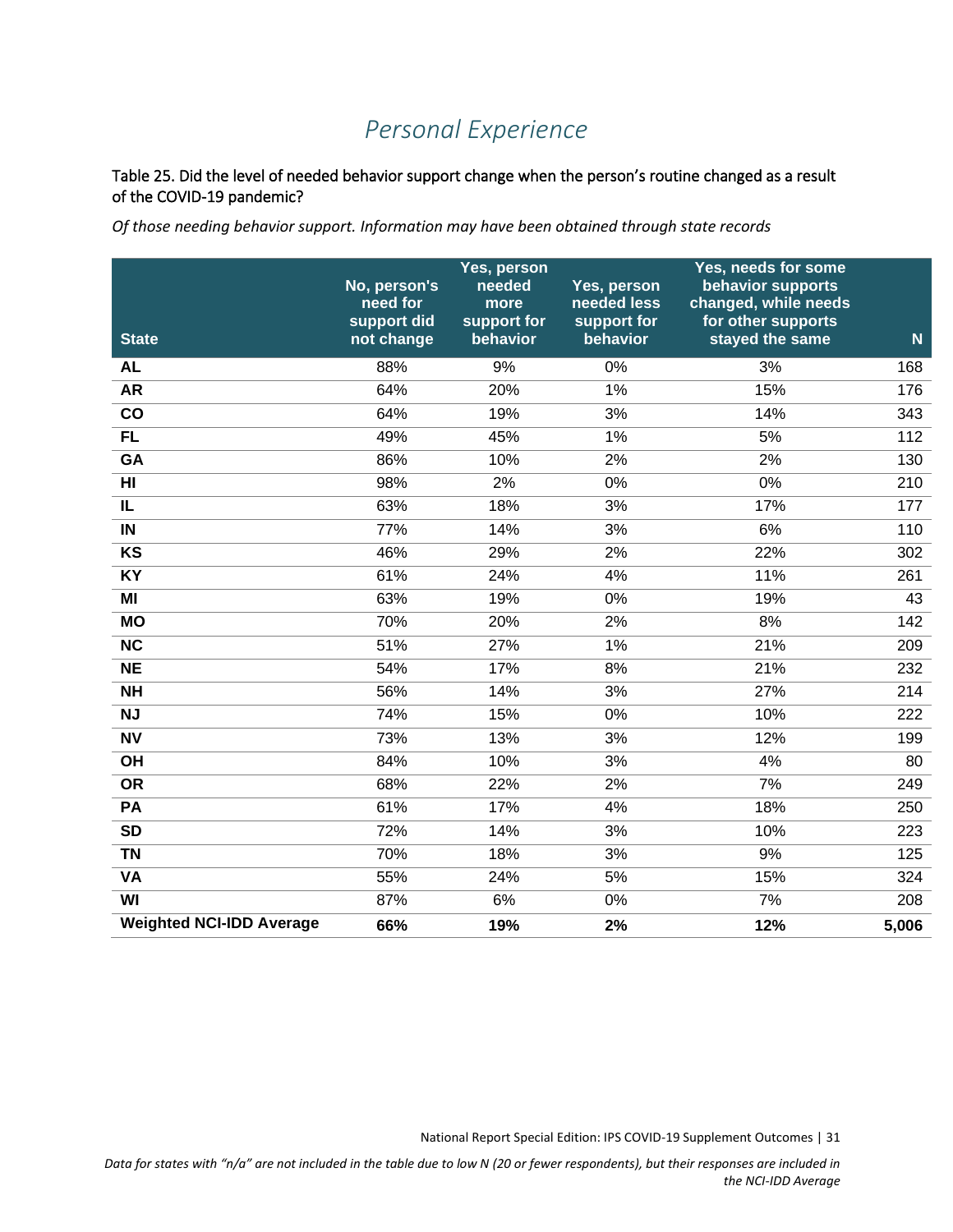<span id="page-32-0"></span>Table 26. Since COVID time started, have you been more worried, scared, anxious, or sad than before?

|  | Proxy respondents were allowed for this question |
|--|--------------------------------------------------|
|--|--------------------------------------------------|

| <b>State</b>                    | Yes, has felt more<br>worried, scared, anxious<br>or sad than before | No, has not felt more<br>worried, scared, anxious<br>or sad than before | $\mathsf{N}$ |
|---------------------------------|----------------------------------------------------------------------|-------------------------------------------------------------------------|--------------|
| <b>AL</b>                       | 19%                                                                  | 81%                                                                     | 365          |
| <b>AR</b>                       | 39%                                                                  | 61%                                                                     | 387          |
| co                              | 48%                                                                  | 52%                                                                     | 615          |
| GA                              | 24%                                                                  | 76%                                                                     | 395          |
| HI                              | 36%                                                                  | 64%                                                                     | 291          |
| IL                              | 31%                                                                  | 69%                                                                     | 308          |
| $\blacksquare$                  | 43%                                                                  | 57%                                                                     | 301          |
| <b>KY</b>                       | 5%                                                                   | 95%                                                                     | 381          |
| MI                              | 41%                                                                  | 59%                                                                     | 613          |
| <b>MN</b>                       | 37%                                                                  | 63%                                                                     | 354          |
| <b>MO</b>                       | 32%                                                                  | 68%                                                                     | 382          |
| NC                              | 33%                                                                  | 67%                                                                     | 417          |
| <b>NH</b>                       | 48%                                                                  | 52%                                                                     | 365          |
| <b>NJ</b>                       | 36%                                                                  | 64%                                                                     | 380          |
| <b>NV</b>                       | 45%                                                                  | 55%                                                                     | 371          |
| <b>OR</b>                       | 51%                                                                  | 49%                                                                     | 394          |
| PA                              | 32%                                                                  | 68%                                                                     | 611          |
| <b>SD</b>                       | 42%                                                                  | 58%                                                                     | 382          |
| <b>VA</b>                       | 38%                                                                  | 62%                                                                     | 696          |
| WI                              | 37%                                                                  | 63%                                                                     | 741          |
| <b>Weighted NCI-IDD Average</b> | 37%                                                                  | 63%                                                                     | 17,165       |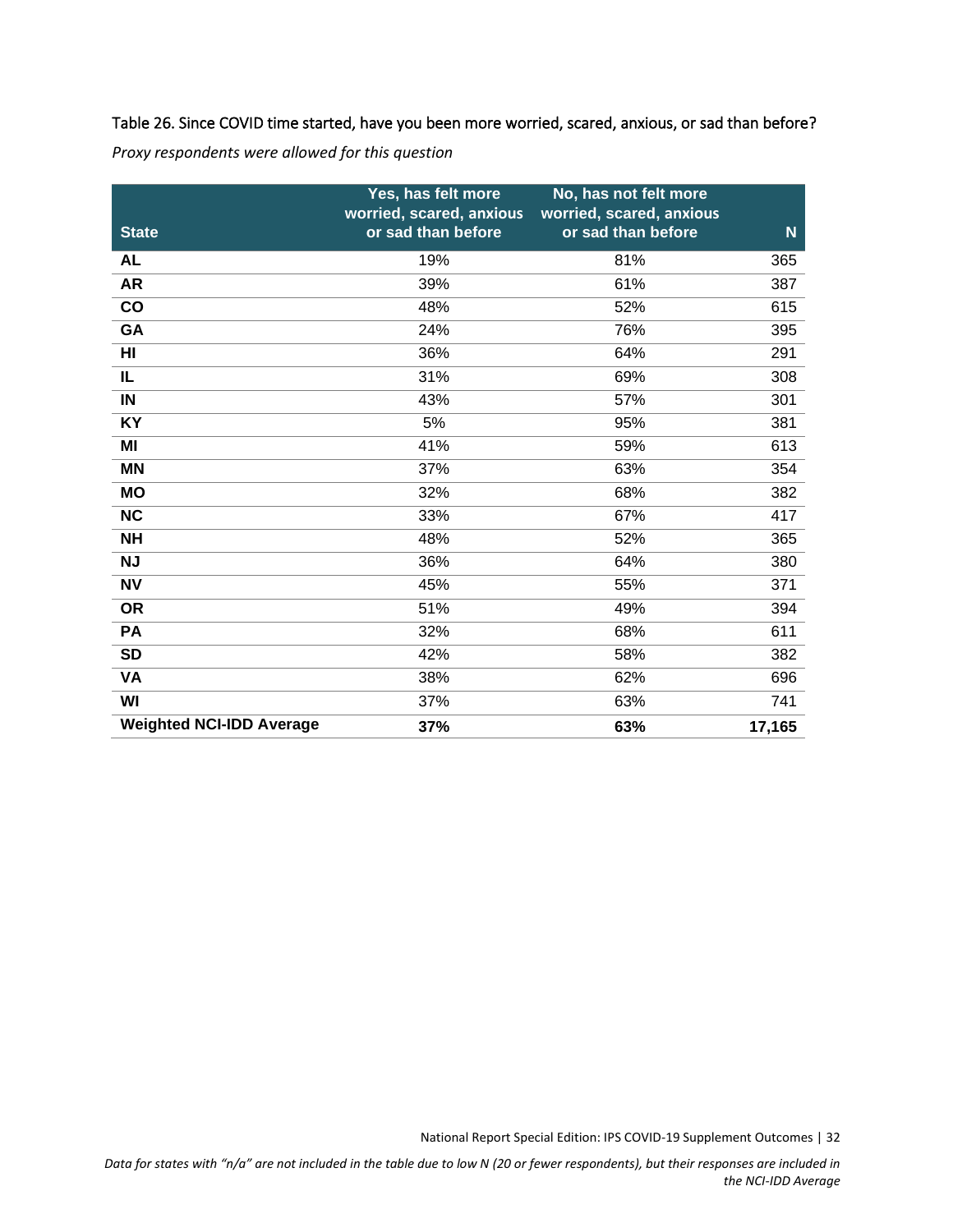#### <span id="page-33-0"></span>Table 27. Do you want help to feel less worried, scared, anxious or sad?

*Proxy respondents were allowed for this question*

| <b>State</b>                    | Yes, wants help and<br>do not currently get<br>any help | Yes, currently get<br>some help but<br>wants more help | No, does not want<br>help, or does not<br>want more help than<br>already getting | $\overline{\mathsf{N}}$ |
|---------------------------------|---------------------------------------------------------|--------------------------------------------------------|----------------------------------------------------------------------------------|-------------------------|
| <b>AL</b>                       | 4%                                                      | 12%                                                    | 84%                                                                              | 147                     |
| <b>AR</b>                       | 12%                                                     | 8%                                                     | 80%                                                                              | 225                     |
| co                              | 9%                                                      | 29%                                                    | 62%                                                                              | 359                     |
| GA                              | 9%                                                      | 15%                                                    | 76%                                                                              | 150                     |
| $\overline{H}$                  | 3%                                                      | 12%                                                    | 85%                                                                              | 194                     |
| IL                              | 6%                                                      | 13%                                                    | 80%                                                                              | 171                     |
| IN                              | 8%                                                      | 20%                                                    | 72%                                                                              | 238                     |
| KY                              | 1%                                                      | 6%                                                     | 93%                                                                              | 87                      |
| MI                              | 14%                                                     | 17%                                                    | 69%                                                                              | 343                     |
| <b>MN</b>                       | 9%                                                      | 15%                                                    | 76%                                                                              | 234                     |
| <b>MO</b>                       | 5%                                                      | 14%                                                    | 81%                                                                              | 220                     |
| <b>NC</b>                       | 13%                                                     | 12%                                                    | 75%                                                                              | 197                     |
| <b>NH</b>                       | 3%                                                      | 13%                                                    | 84%                                                                              | 219                     |
| NJ                              | 8%                                                      | 12%                                                    | 80%                                                                              | 183                     |
| <b>NV</b>                       | 18%                                                     | 14%                                                    | 68%                                                                              | 226                     |
| <b>OR</b>                       | 14%                                                     | 17%                                                    | 69%                                                                              | 239                     |
| PA                              | 6%                                                      | 9%                                                     | 85%                                                                              | 279                     |
| <b>SD</b>                       | 6%                                                      | 15%                                                    | 78%                                                                              | 278                     |
| <b>VA</b>                       | 6%                                                      | 13%                                                    | 81%                                                                              | 270                     |
| WI                              | 7%                                                      | 8%                                                     | 86%                                                                              | 408                     |
| <b>Weighted NCI-IDD Average</b> | 10%                                                     | 13%                                                    | 77%                                                                              | 9,527                   |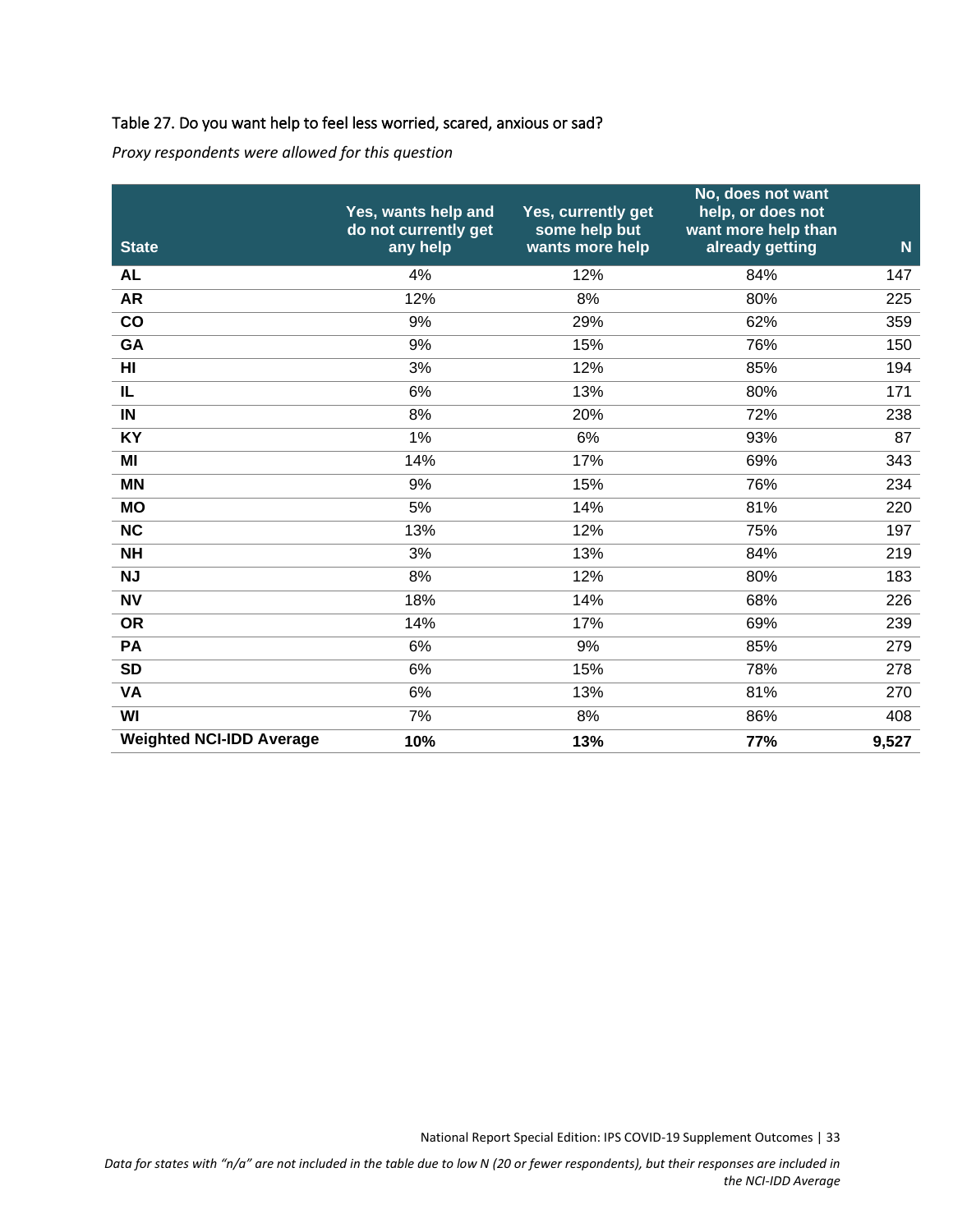#### <span id="page-34-0"></span>Table 28. Since COVID time started, have you talked to your friends and family as much as you want?

*Proxy respondents were allowed for this question*

|                                 |            | Some friends and                             |           |             |
|---------------------------------|------------|----------------------------------------------|-----------|-------------|
| <b>State</b>                    | <b>Yes</b> | family as much as I<br>want, some not enough | <b>No</b> | $\mathbf N$ |
| <b>AL</b>                       | 48%        | 36%                                          | 16%       | 354         |
| <b>AR</b>                       | 75%        | 10%                                          | 15%       | 381         |
| $\mathbf{co}$                   | 59%        | 23%                                          | 18%       | 605         |
| GA                              | 66%        | 20%                                          | 14%       | 381         |
| H <sub>II</sub>                 | 58%        | 17%                                          | 25%       | 291         |
| IL                              | 64%        | 23%                                          | 13%       | 306         |
| $\blacksquare$                  | 66%        | 23%                                          | 11%       | 293         |
| KY                              | 79%        | 14%                                          | 7%        | 383         |
| MI                              | 58%        | 27%                                          | 15%       | 588         |
| <b>MN</b>                       | 76%        | 12%                                          | 12%       | 375         |
| <b>MO</b>                       | 69%        | 18%                                          | 12%       | 377         |
| NC                              | 59%        | 13%                                          | 29%       | 403         |
| <b>NH</b>                       | 61%        | 29%                                          | 10%       | 374         |
| <b>NJ</b>                       | 69%        | 23%                                          | 8%        | 360         |
| <b>NV</b>                       | 68%        | 15%                                          | 17%       | 386         |
| <b>OR</b>                       | 69%        | 12%                                          | 18%       | 378         |
| PA                              | 70%        | 17%                                          | 12%       | 591         |
| <b>SD</b>                       | 78%        | 11%                                          | 12%       | 393         |
| <b>VA</b>                       | 58%        | 22%                                          | 20%       | 678         |
| WI                              | 62%        | 16%                                          | 21%       | 733         |
| <b>Weighted NCI-IDD Average</b> | 66%        | 19%                                          | 16%       | 16,574      |